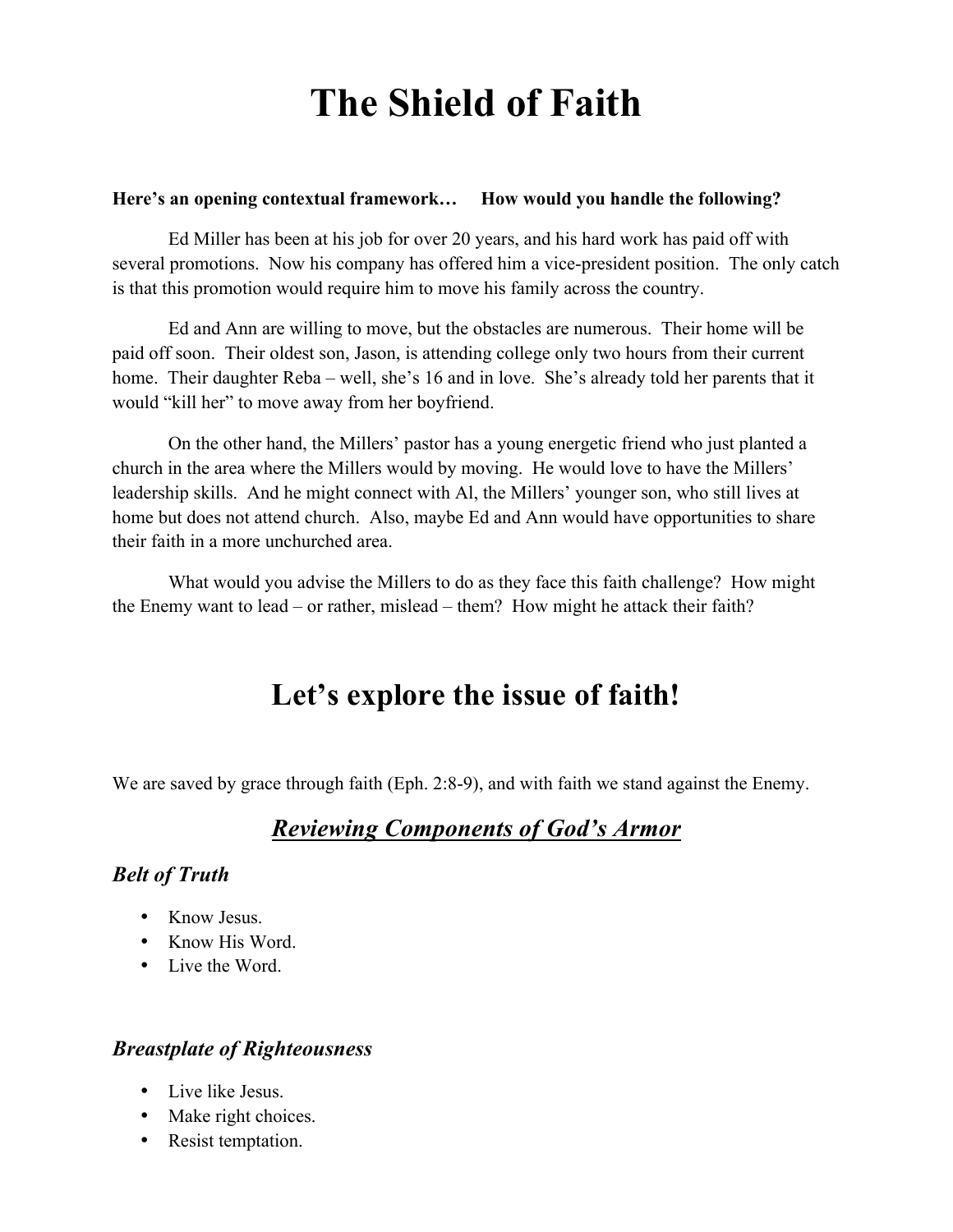#### *Peace-Cleats*

- Stand ready in faith.
- Be at peace with God.
- Be at peace with others.
- Share your faith.

## **F.** *Foundational Faith*

- **A.** *Assertive Faith*
- **I.** *Inspirational Faith*
- **T.** *Testing of Faith*

## **H.** *Help with Faith*

**T/S:** start with 3 key ingredients…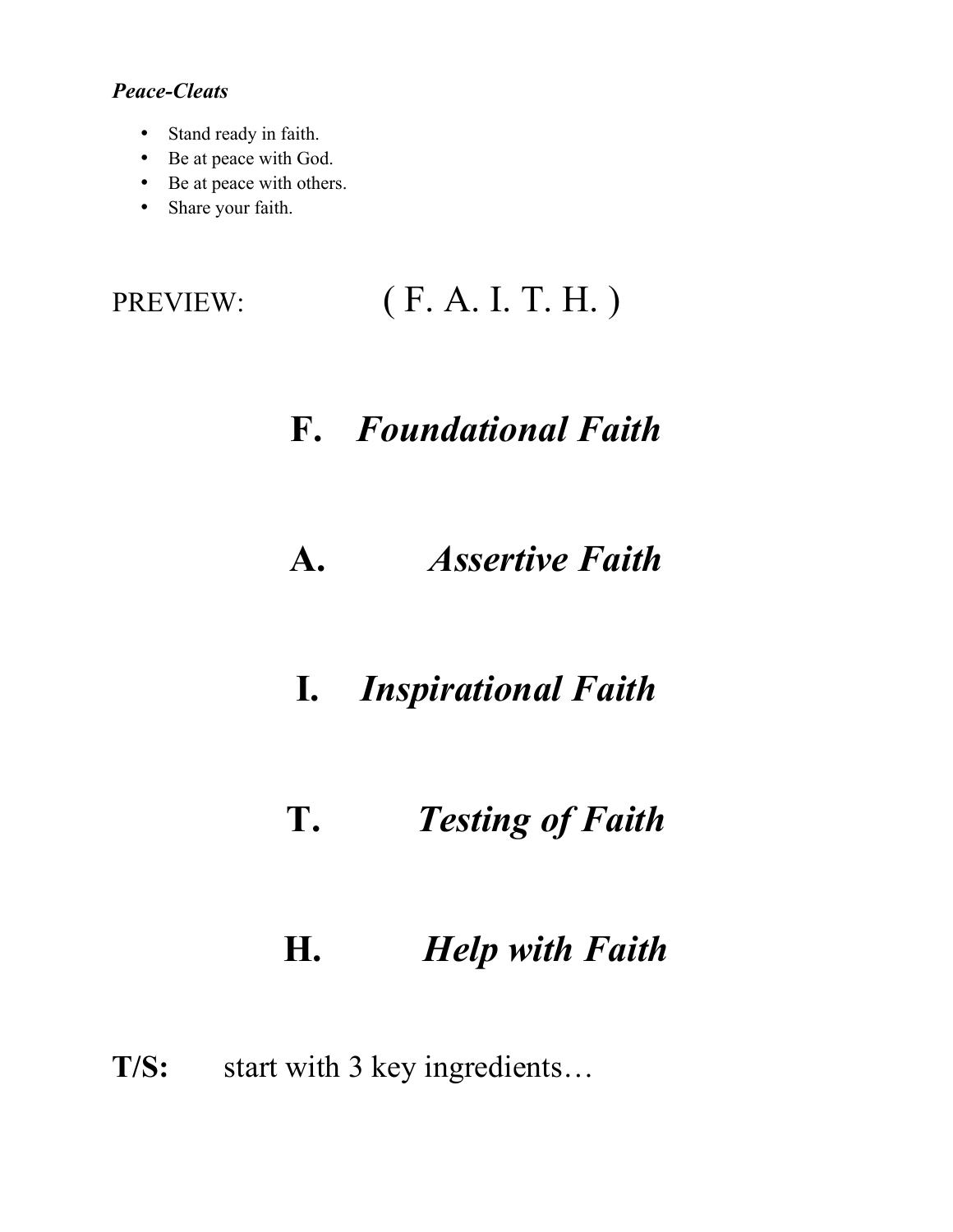## *Glue* **2 Timothy 3:16-17 & John 10:35**

*All Scripture is God-breathed and is profitable for teaching, rebuking, correcting and training in righteousness, so that the servant of God may be thoroughly equipped for every good work.*

*God* **Genesis 1:1 & John 1:1ff**

## *Gospel* **John 3:16 & Ephesians 2:8-10**

*For by grace you have been saved through faith; and that not of yourselves, it is the gift of God; 9not as a result of works, so that no one may boast. 10For we are His workmanship, created in Christ Jesus for good works, which God prepared beforehand so that we would walk in them.*

We are saved by grace through faith...

and with faith we stand against the Enemy.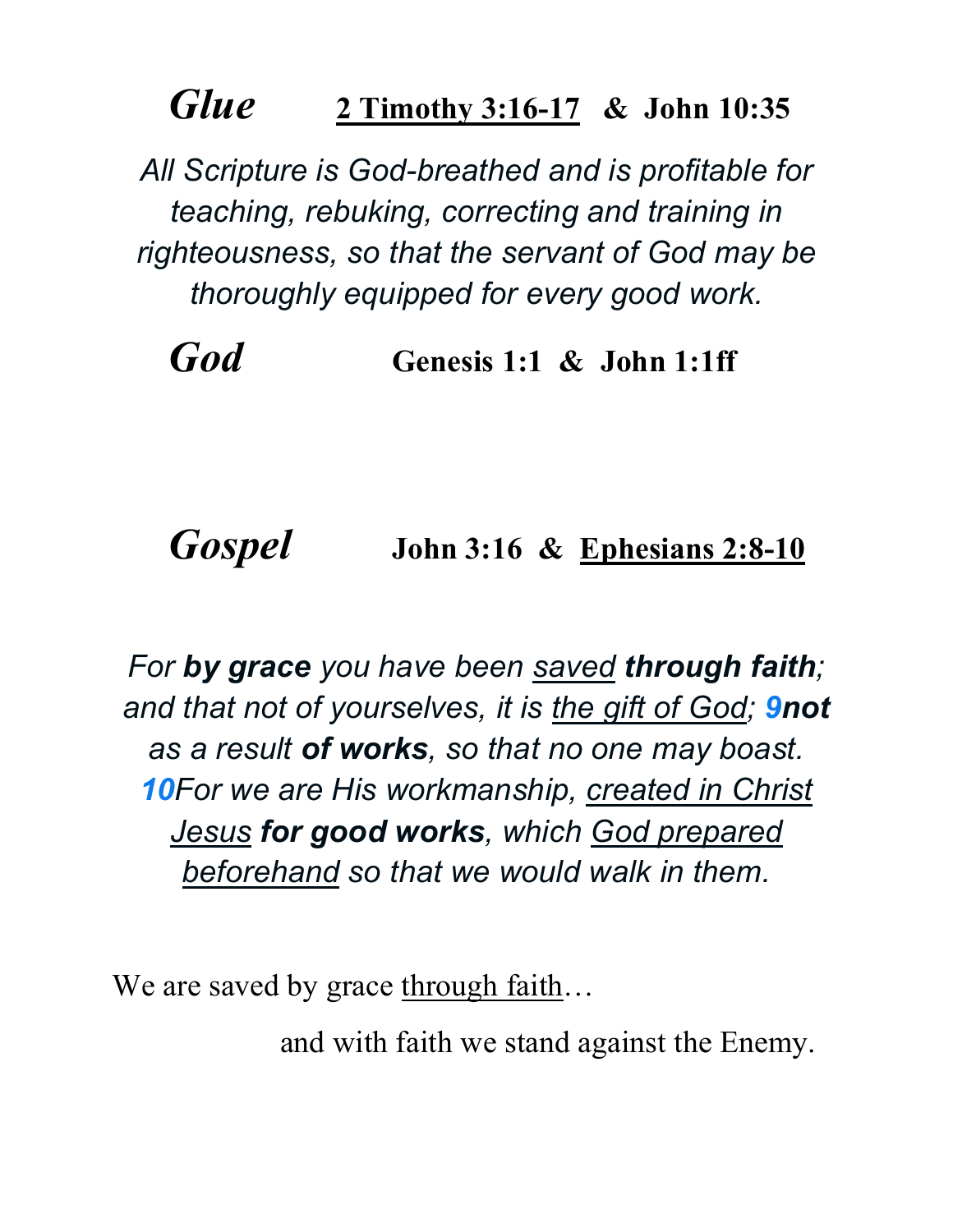## Preview of Session:

#### *A. Foundation: KNOWING WHAT FAITH IS…*

- 1. God teaches us what faith is…
- 2. God gives us His "shield of faith"
- 3. God's gift of faith is a great defense…

#### *B. Assertive: LIVING ON OFFENSIVE FAITH*

- 1. We have not been called/created to be a "fortress"
- 2. Faith is an "action" word
- 3. Faith follows the Lord's leading "no matter what!"

#### *C. Inspiration: FAITH BY EXAMPLE*

- 1. Abraham's example
- 2. Father of ailing child
- 3. Our example to others

#### *D. Tests: UNDERSTANDING ATTACKS ON FAITH*

- 1. Attacks thru "worry"
- 2. Attacks thru "fear" & "doubt"

#### *E. Help: INCREASING YOUR FAITH*

- 1. Faith comes by hearing the Word of God
- 2. Faith comes by trusting the Word of God
- 3. Faith comes by living the Word of God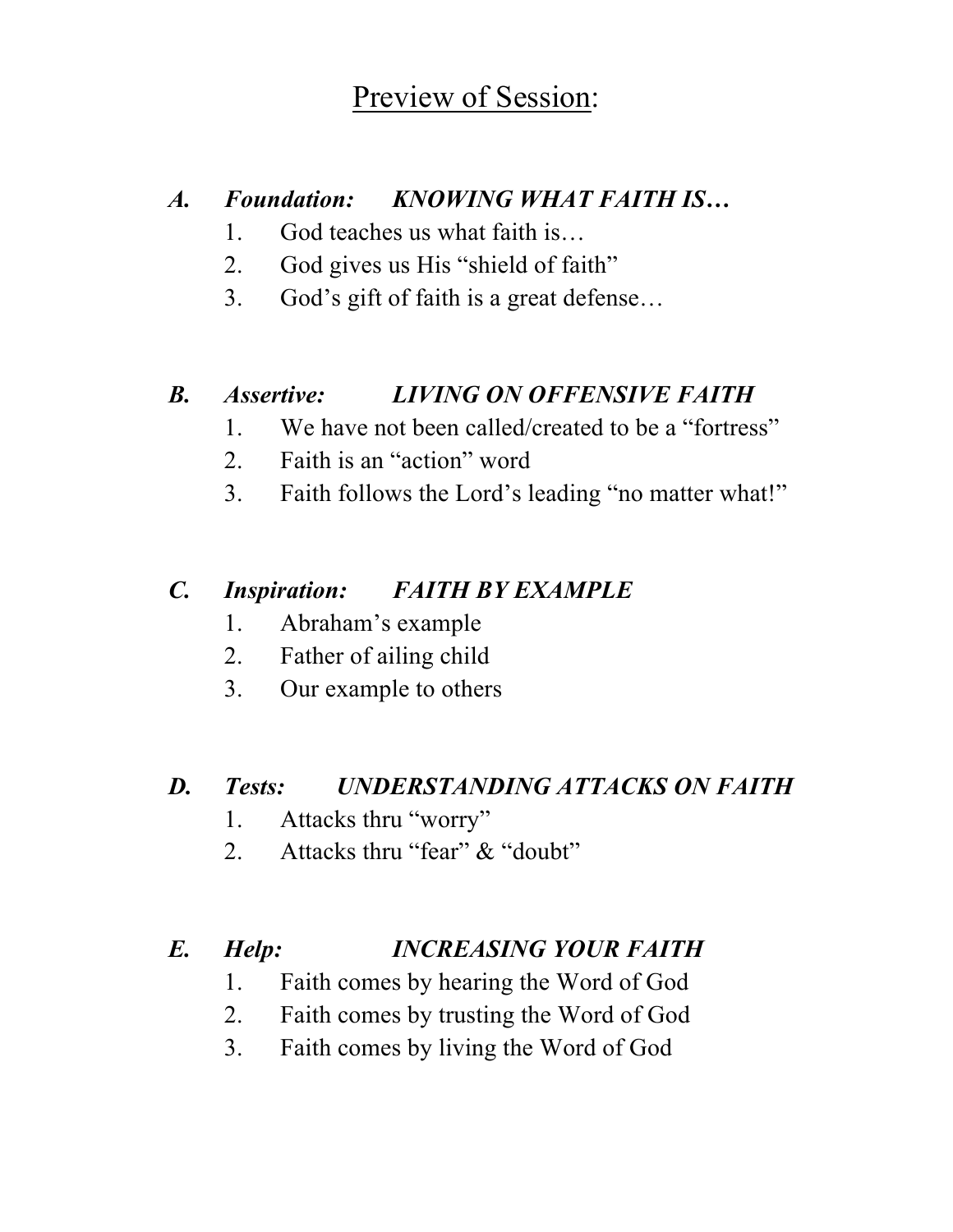## **I. KNOWING WHAT FAITH IS**

#### *God Teaches Us What Faith Is*

*Hebrews 11:1* provides a simple definition of faith:

# *"Faith is the reality of what is hoped for, the proof of what is not seen."*

Notice how odd it is. Proof for us is usually in seeing ("seeing is believing"); but faith is the proof of what we have not seen.

### **Faith isn't just someone's opinion or an emotion or unrealistic hope…**

# *"Faith is a solid conviction resting on God's words that makes the future present and the invisible seen."*

- We can't see God, but we still believe He exists because His Word affirms His existence **(Gen. 1:1; Heb. 11:6).**
- We didn't see God create the world, but we still believe that He did **(Gen. 1-2).**
- We haven't seen heaven, but we believe in its reality because the Word teaches about it **(Rev. 21:1-27).**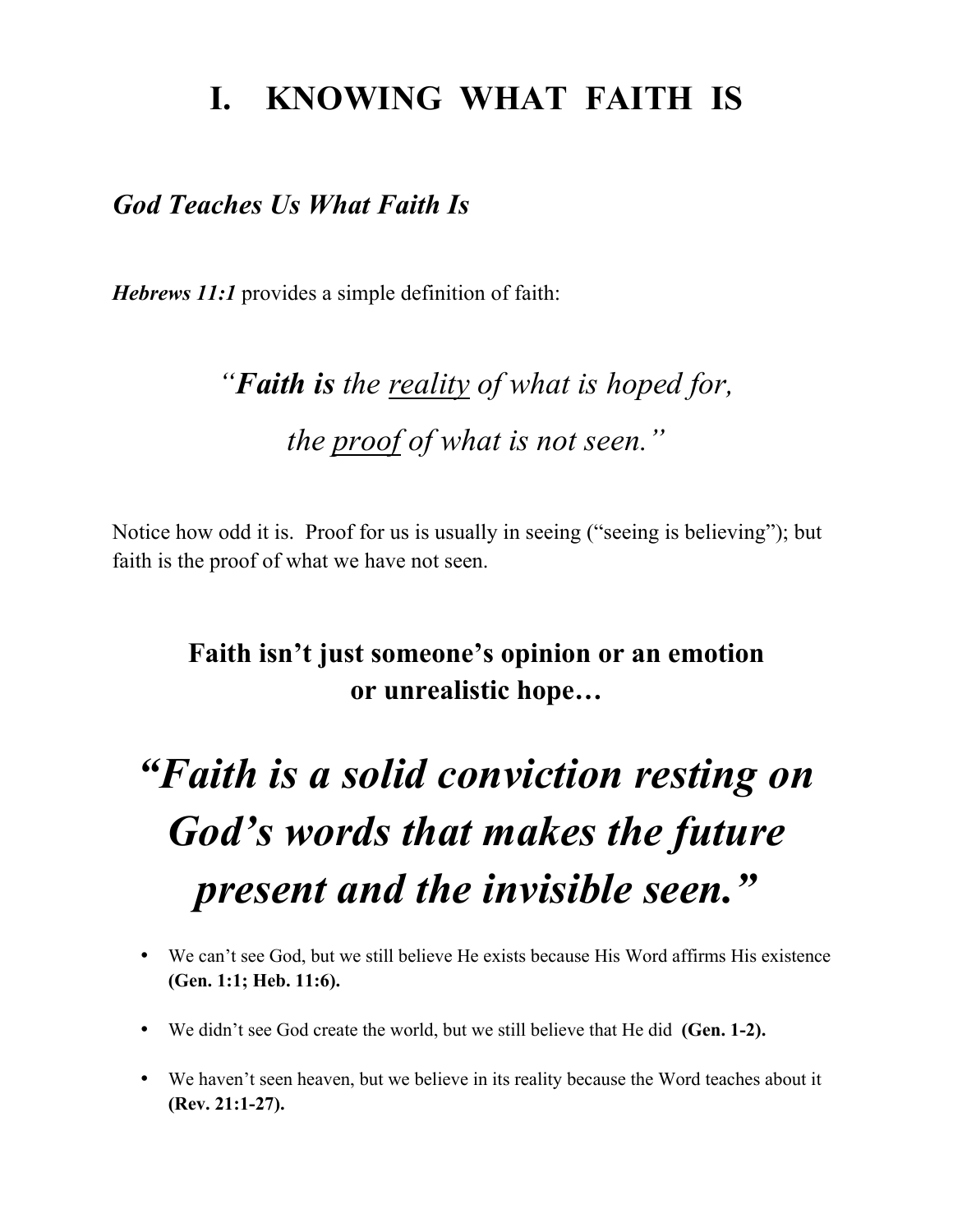- We can't see God's presence around us, but we believe that He won't leave us or forsake us **(Heb. 13:5).**
- We haven't been physically with Jesus, yet we believe with certainty that we will be in the future **(John 14:1-3).**
- We don't know what tomorrow holds for us, but we know that God controls whatever tomorrow brings **(Luke 12:13-21).**

*Genuine faith gives substance to our hope and reality to the unseen.* When we believe in God even when we can't see Him, trust Him even when we can't feel Him, and follow Him even when we aren't where He's leading, we're learning to live by faith. **That kind of faith stands against the Enemy.**

> *"I know the plans I have for you'—this is the LORD's declaration—'plans for your welfare, not for disaster, to give you a future and a hope.'"* **- Jeremiah 29:11**

### *God Gives Us the Shield of Faith*

The word translated *"shield"* in Ephesians 6:16 referred to a **large**, door-shaped, 4' x 2.5' wooden shield covered with leather, intended to protect the Roman soldier's entire body.

**The following verses briefly describe a shield.**

• Genesis 15:1 - Psalm 5:12 - Psalm 18:2 - Proverbs 30:5.

#### **In each of these verses, God is the shield and the refuge. He goes before us, watches over us, and protects us in times of trouble.**

*God gives us the faith that protects us. Don't forget—all of the armor is His, and He allows us to wear it in battle. He gives us faith and grows our faith when we hear and follow His Word* **(Rom. 10:17).**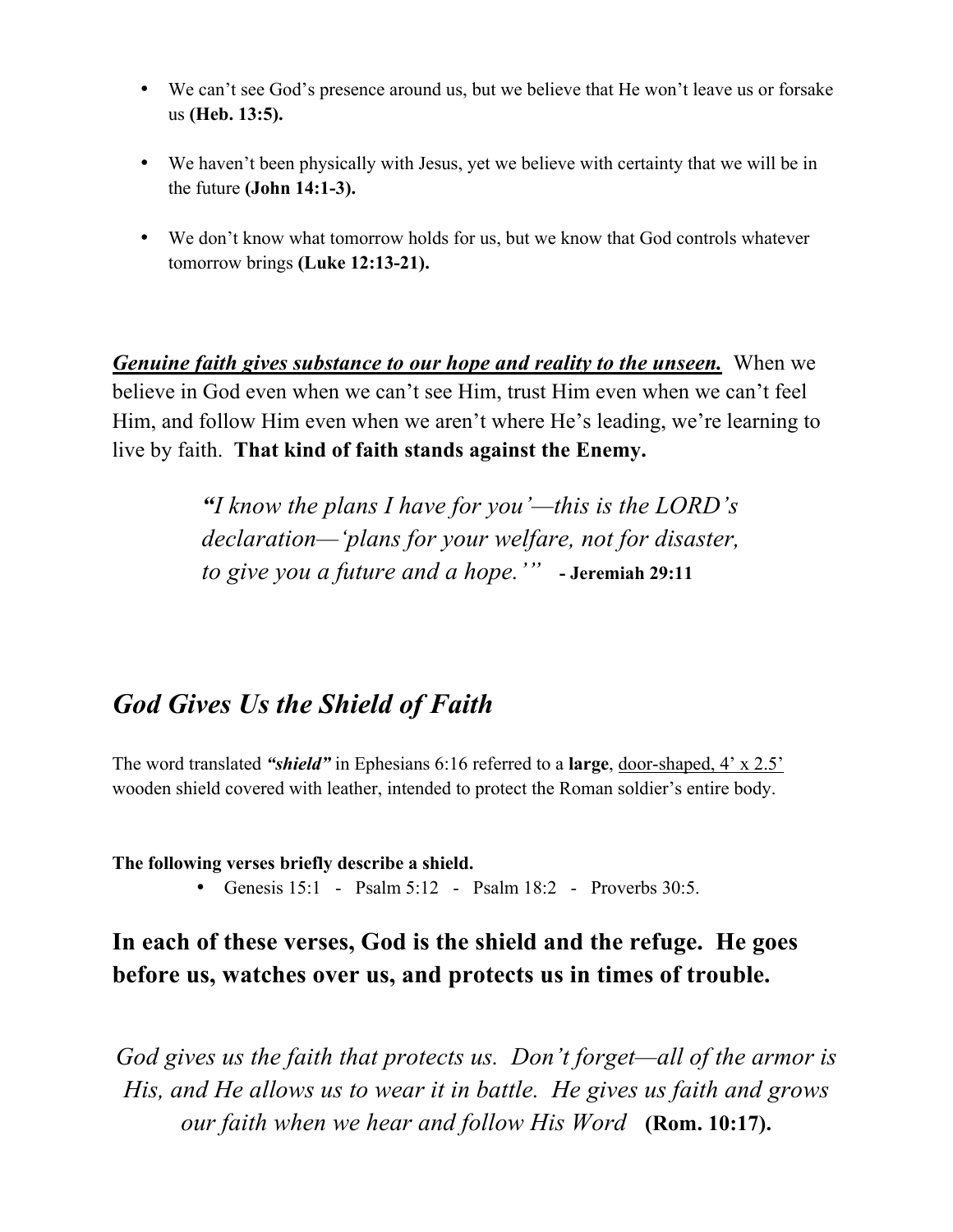He who gives us faith to believe in Jesus also grants us faith to protect us against the Devil's arrows.

## In no case does God leave us alone to fight the Enemy.

### *God's Gift of Faith Is a Good Defense*

In the ancient world, enemies often shot arrows they tipped with pitch and then set on fire before releasing. The best prepared soldiers carried shields with water-soaked leather coverings.

> The Enemy's forces are much more powerful than we are, yet those who are "strengthened by the Lord" **(Eph. 6:10)** can resist and overcome his attacks.

One way to overcome the Enemy's attacks involves countering him with the Word of God.

*We can stand on God's Word when under assault.*

### **We stand defensively against the Devil by knowing and believing the Word of God.**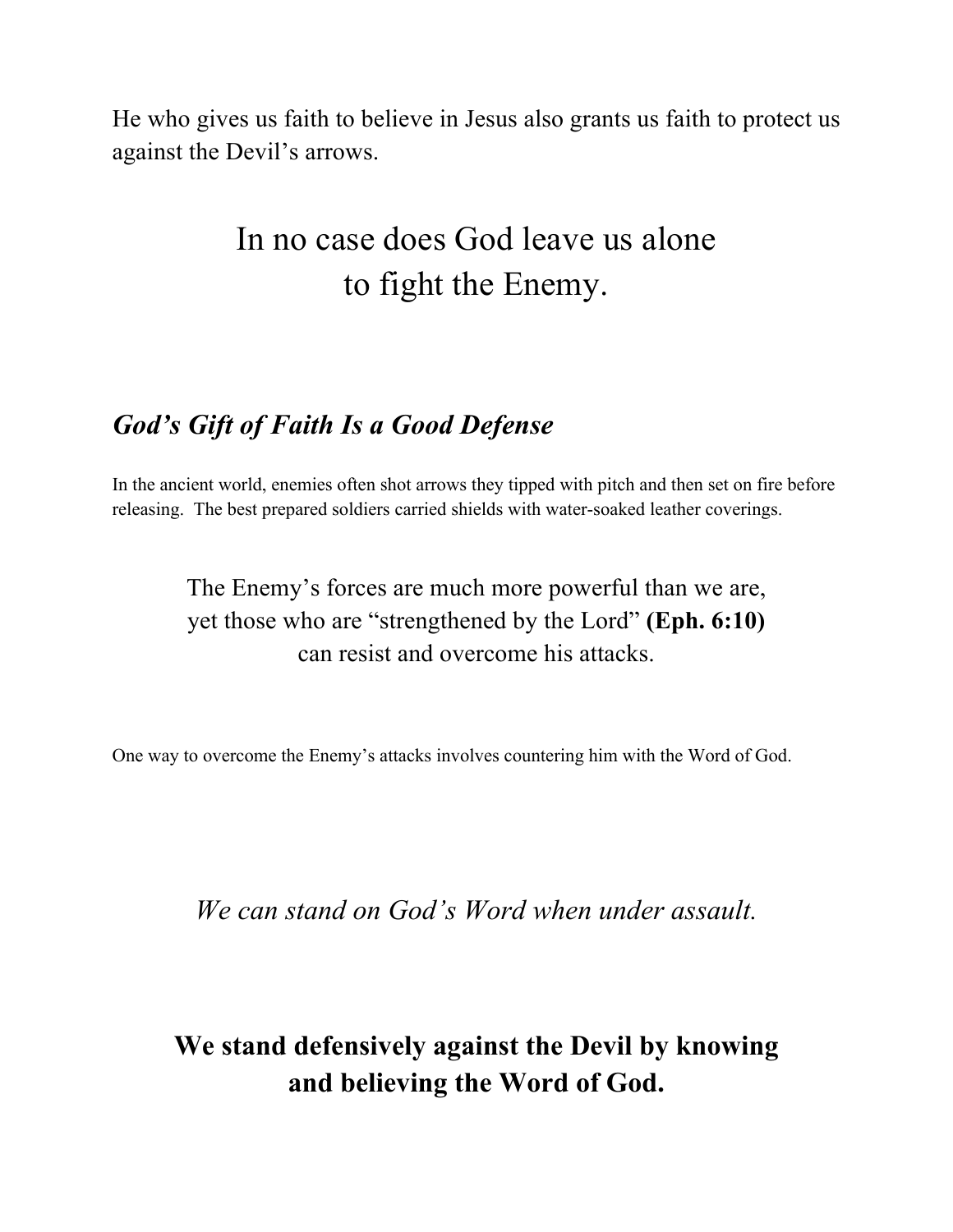*When discouraged, we can trust God and not become dismayed*  **(Joshua 1:9).** *He has already given us a way to win when we are tempted* **(1 Cor. 10:13)***, and He has taught us how to recognize false teaching* **(1 John 4:1).** *Even if we were to face attacks of persecution, God has taught us how to respond then, too*  **(Matthew 10:28-31).** *Doubts are resolved when we trust God to show us His way* **(Proverbs 3:5-6).** *In any of these cases, we stand defensively by knowing and believing God's Word.*

Think about how the Enemy attacks you. Read and meditate on the verses above. Consider memorizing them to stand defensively against the Enemy's arrows aimed at you.

God is fulfilling His plan, and Paul understood his personal responsibility to proclaim (and shed light on) the gospel.

### **We have the same responsibility.**

- Ask God to keep you humble as you serve Him.
- If you are at odds with someone in your church, seek forgiveness and unity.

*"I, therefore, the prisoner in the Lord, urge you to walk worthy of the calling you have received."*  **- Ephesians 4:1**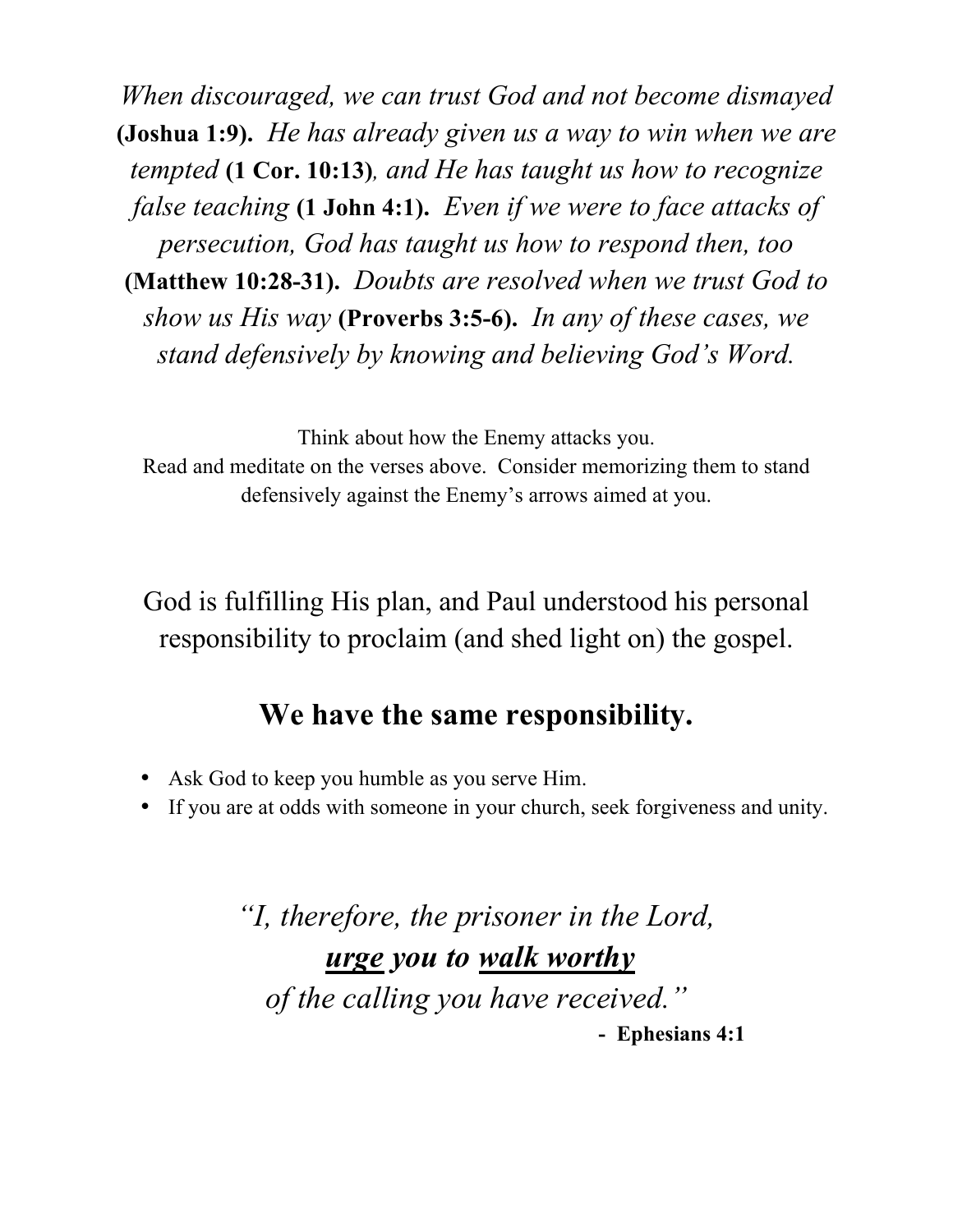## **II. LIVING ON OFFENSIVE FAITH**

Carrying the shield of faith is BOTH an *offensive & defensive* strategy.

#### *We Are Not Called to be Fortresses*

Each expression of the Great Commission in the New Testament (see below\*) requires us to move out into the world with the gospel.

#### *A church standing-still can't be obedient to the Great Commission because it's certainly no threat to the Enemy.*

*I fear some churches have become fortresses. Their members never go out into the community.*

#### **Such churches see lost, unchurched people as the opposition. They are driven more by defensively protecting their turf than by offensively fulfilling the Great Commission.**

\*

*"All authority has been given to Me in heaven and on earth. Go, therefore, and make disciples of all nations, baptizing them in the name of the Father and of the Son and of the Holy Spirit, teaching them to observe everything I have commanded you. And remember, I am with you always, to the end of the age."* **Matthew 28:18-20**

**\*** *"Go into all the world and preach the gospel to the whole creation."* **Mark 16:15**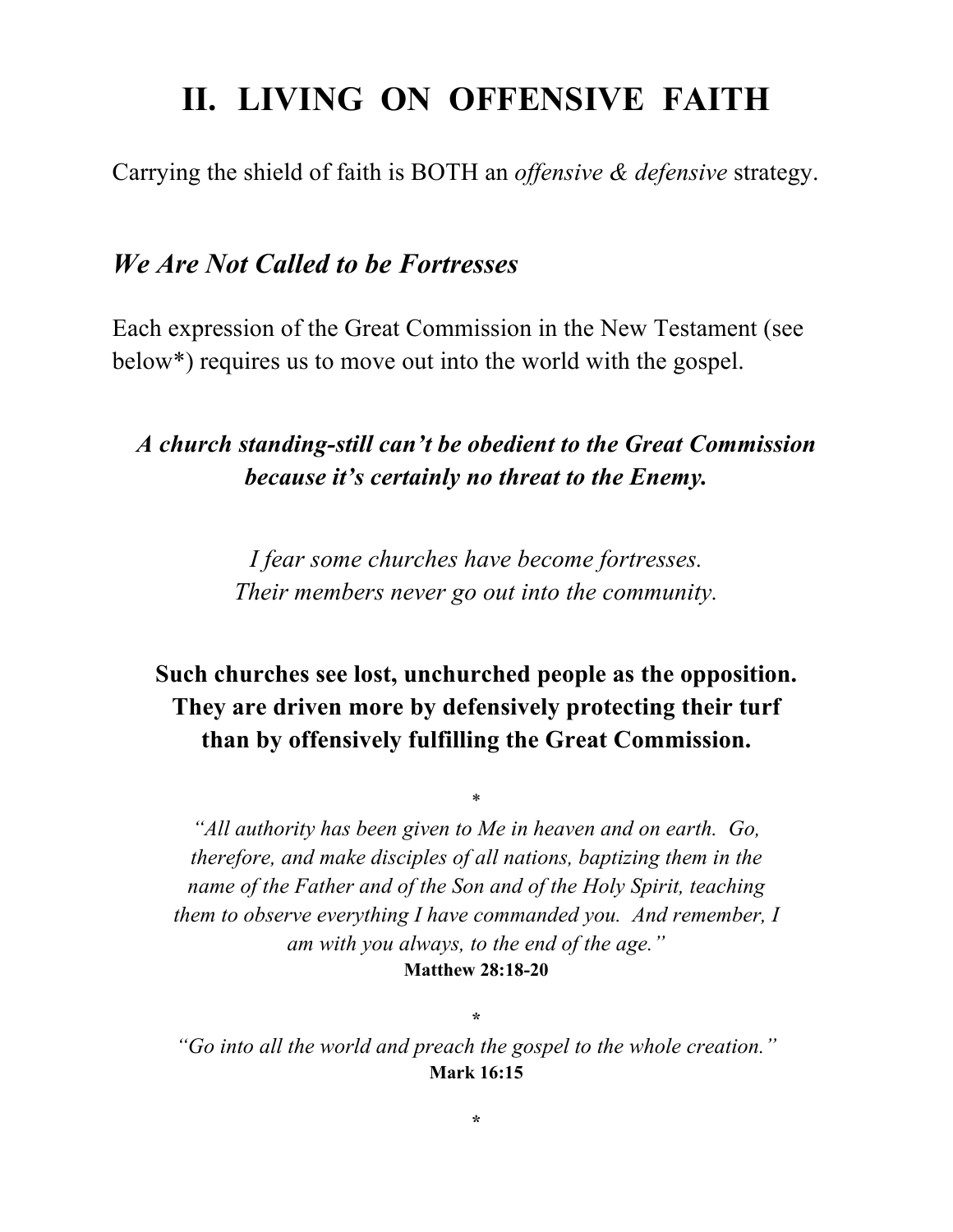*"This is what is written: the Messiah would suffer and rise from the dead the third day, and repentance for forgiveness of sins would be proclaimed in His name to all the nations, beginning at Jerusalem."* **Luke 24:46-47**

*"Peace to you! As the Father has sent Me, I also send you."* **John 20:21**

\*

**\***

*"You will receive power when the Hold Spirit has come upon you, and you will be My witnesses in Jerusalem, in all Judea and Samaria, and to the ends of the earth."* **Acts 1:8**

The problem with becoming a "fortress" is *(disobedience… because)* the Ephesians 6 passage has a clear offensive element.

…Ephesians ch. 6 contains clear battle imagery.

## *Sometimes our best defensive "stand" against the Enemy comes when we press forward in offensive obedience.*

(see Ephesians 6:11, 13-14)

#### **How would you rate YOUR "fortress mentality"**

| I/we are completely | I/we see others.   |  | $I/we$ , the body, | I/we plan for |
|---------------------|--------------------|--|--------------------|---------------|
| a fortress          | but don't actively |  | are not a fortress | and welcome   |
|                     | pursue them        |  |                    | outsiders.    |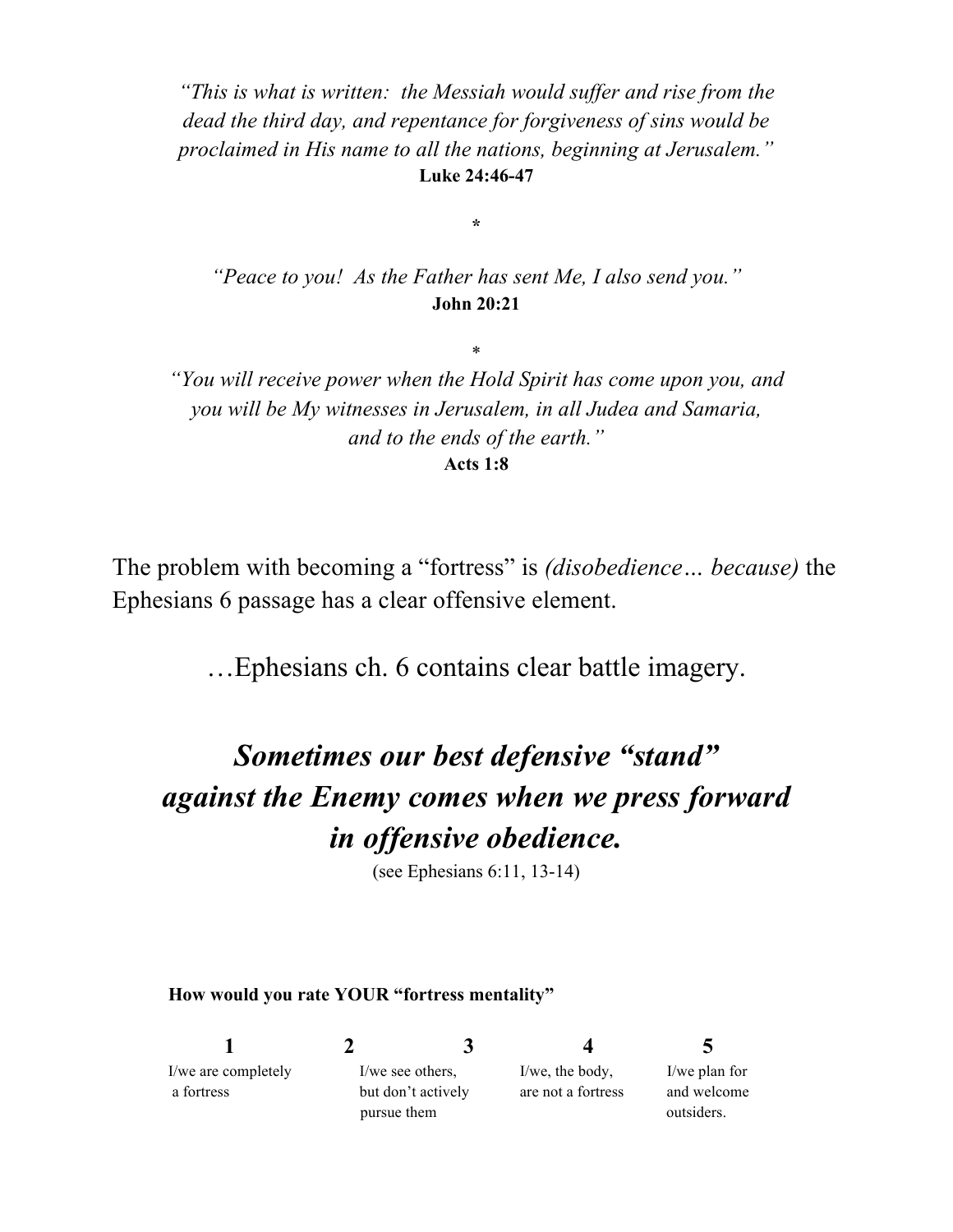#### *Faith Is an Action Word*

**Hebrews 11** is known as the **"Hall of Fame of Faith"** because it lists biblical characters who lived "by faith."

*By faith Abel* offered to God a better sacrifice than Cain (v. 4).

*By faith Noah* … in reverence built an ark to deliver his family (v. 7).

*By faith Abraham* … obeyed and went out to a place he was going to receive as an inheritance (v.8).

*By faith Moses* …refused to be called the son of Pharaoh's daughter and chose to suffer with the people of God (vv. 24-25).

*By faith Rahab* the prostitute received the spies in peace and didn't perish with those who disobeyed (v. 31).

All of these biblical models of faith gave evidence of carrying their shields of faith by their actions. See in their associated verses words like *offered, built, obeyed, went, refused, chose, and received—*all action words.

#### **The Lesson of Hebrews 11**

## *Bold confidence in God gives rise to bold initiatives, through which biblical believers do whatever God requires of them.*

Such faith deflects the Enemy's arrows even as we march forward.

#### **Faith actions don't come easily.**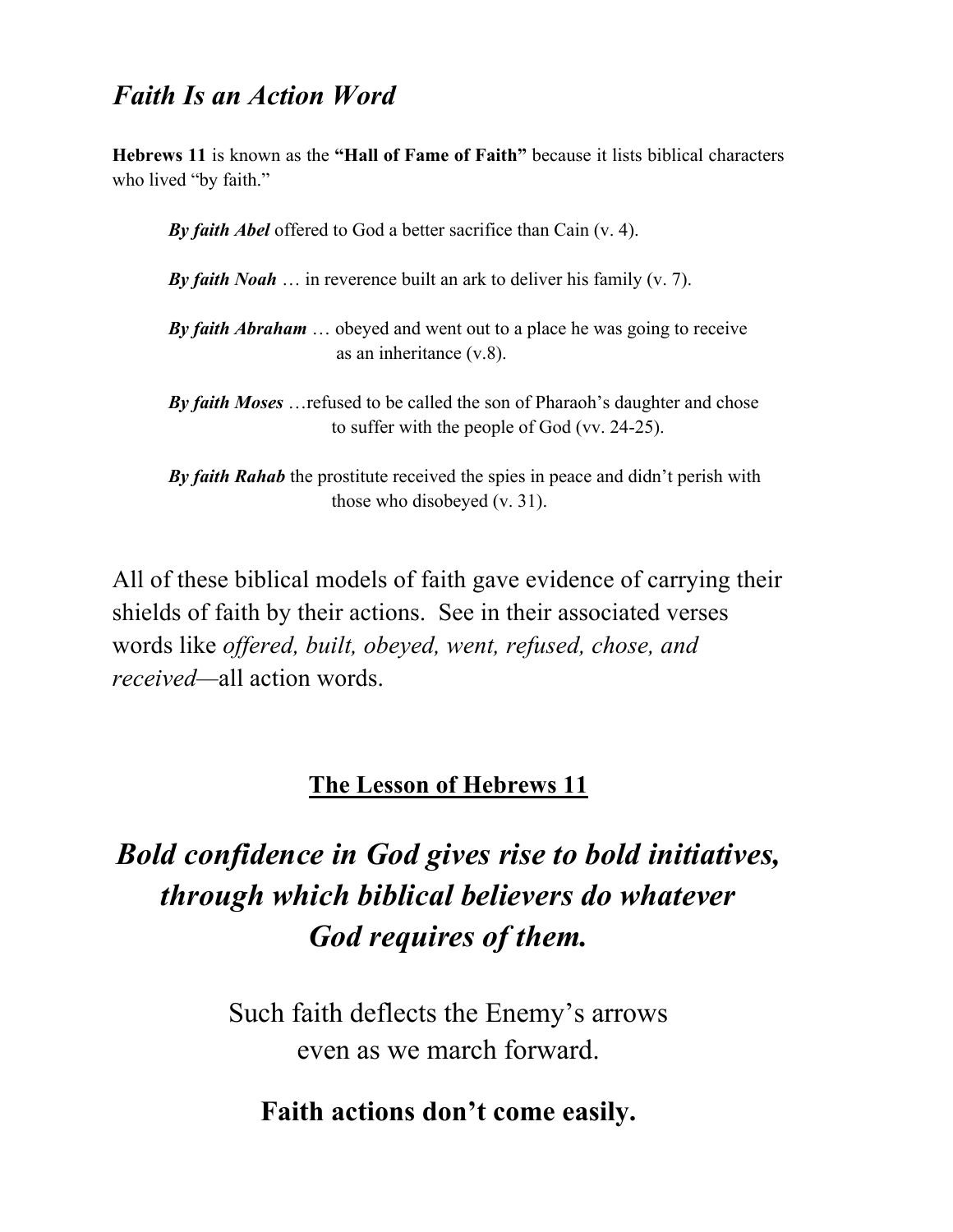**Look again at some of the stories of Hebrews 11** *(especially the second half).*

God required Noah to preach coming judgment, and only (some) his family listened to him **(v.7).**

Moses' obedience included rejecting the pleasures & privileges of Egyptian royalty in order to identify with his people **(vv. 23-27).**

*Some heroes of the faith "were stoned…sawed in two…died by the sword…wandered about in sheepskins, in goatskins, destitute, afflicted, and mistreated"* (vv. 33,37).

> Sometimes victory comes only when we carry the shield to our death.

#### *Offensive Faith Follows God Wherever He Directs*

Abraham followed God to unknown lands; Moses left Egypt to go to a desert

## *Faith on the offensive means faith willing to go wherever God asks, regardless of cost.*

**"***Offensive* **faith is** *'No-matter-what!'* **faith."** - JDP

*What does it / will it take to be willing to do whatever God asks us to do in His church?*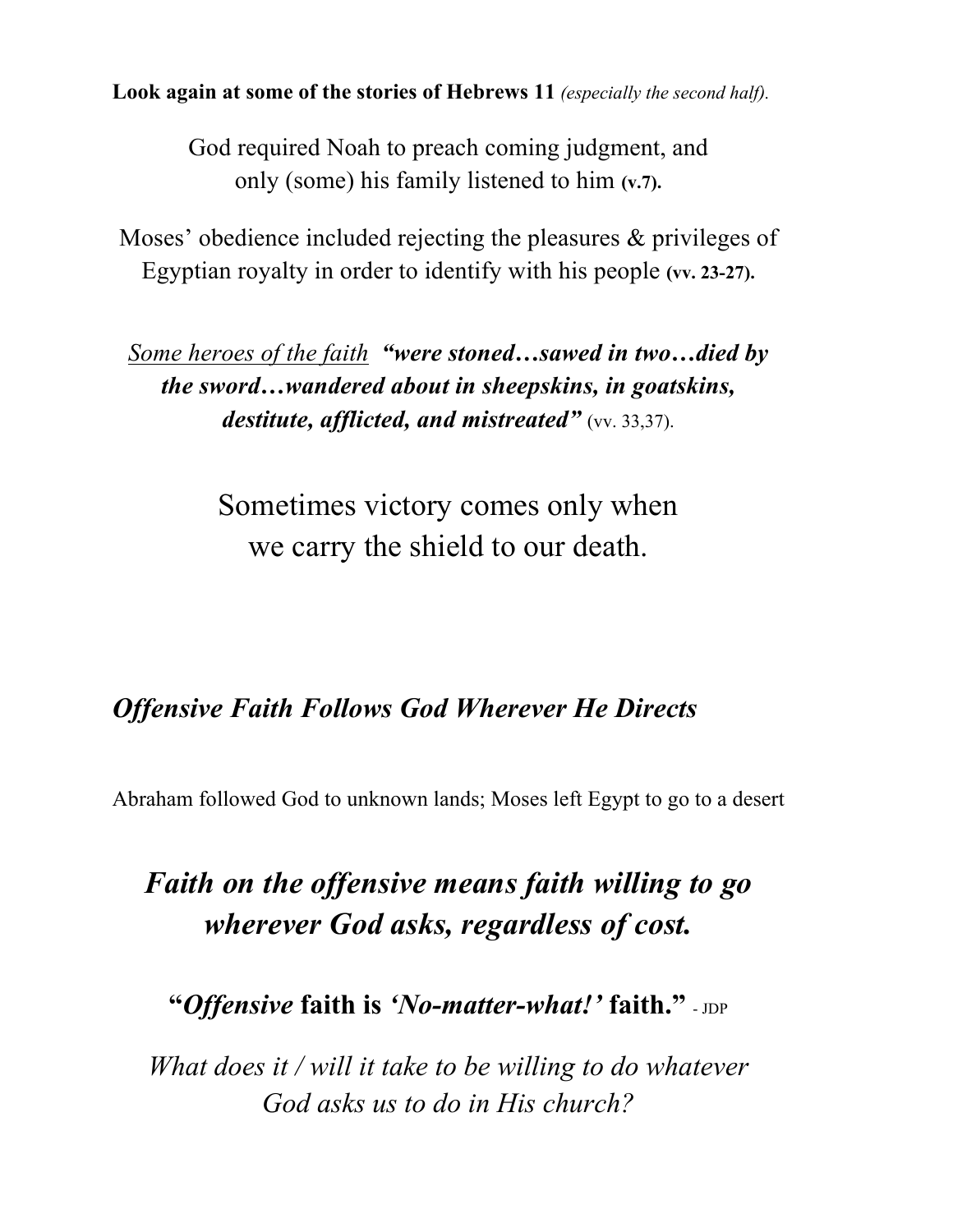Because God fulfilled His purpose in Christ, we now have *"boldness, access, and confidence through faith in Him".*

**No other powers are capable of nullifying God's plan.**

We can trust that God is working out His plan, even when it includes suffering.

*We shouldn't become discouraged when we undergo turmoil. God has a plan to use that suffering too.* 

If you ever question God's purposes in a challenging circumstance, pray and ask Him to give you confidence in His eternal plans.

## **III. FOLLOWING THE EXAMPLE OF OTHERS**

I am always challenged by faith that says, *"I will do whatever God asks, and I will pay whatever the cost."*

The Bible is filled with *models of faith* whose lives *encourage us, strengthen us, and challenge us*.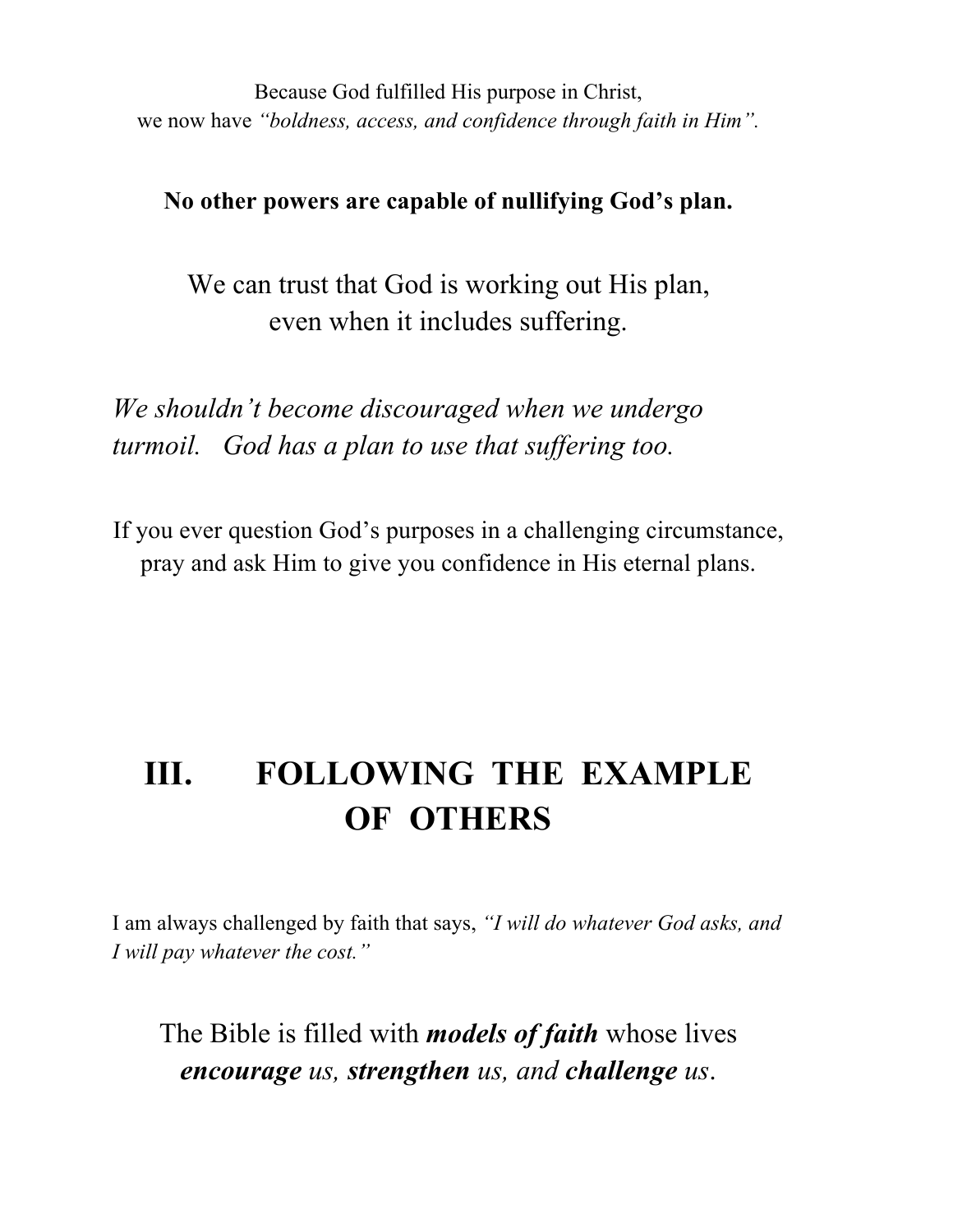### *Abraham Modeled Faith Through the Unknown*

#### **Read about Abraham's call to faith in Genesis 12:1-3**

Abraham paid a heavy price.

God told Abraham to leave his native land, his relatives, and his father's house to find a land that God would show him.

### **Surely this choice wasn't easy.**

Hebrews says Abraham started his journey… *"not knowing where he was going."*

Just imagine some of the practical questions he faced:

- *How did he know what to pack?*
- *How did he explain to his wife where they were going?*
- *How did he explain to relatives why he was leaving?*
- *How did he know which direction to go?*
- *How would he know when he finally arrived in the land?*

If you were Abraham, how do you think you would have reacted?

## *Abraham simply obeyed!*

Abraham stepped out into the unknown.

*Doesn't that sound like the definition of faith?*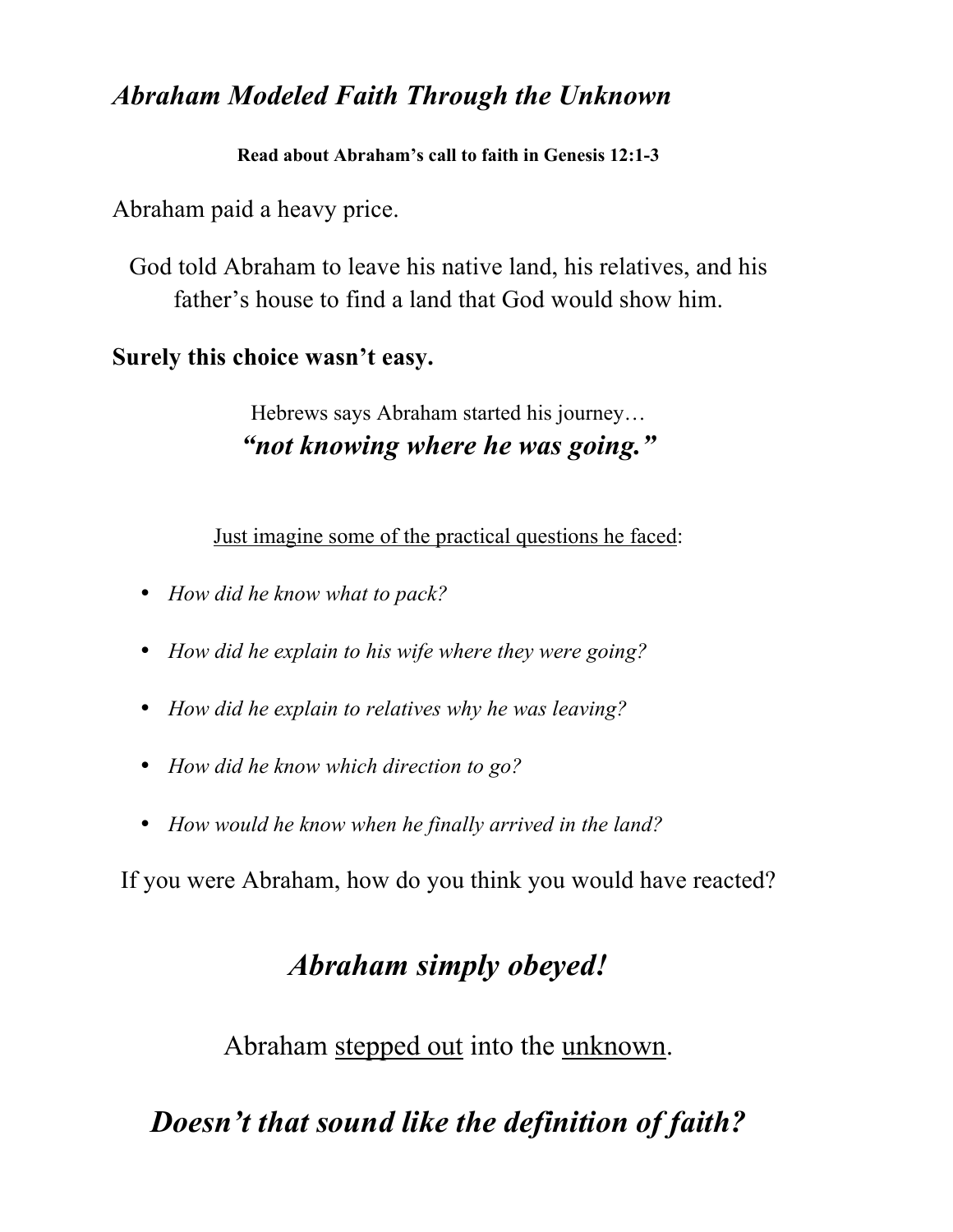The security of God's promises meant more to Abraham than the security of his homeland.

### *Does your shield of faith give you that kind of security?*

### On a scale of 1-5

indicate your willingness to trust God with these unknowns

- 1. God calls you to leave your job because your boss is immoral—but you have no new job.
- \_\_\_\_\_ 2. God calls you to move your family so you can attend seminary in preparation for missionary service.
- 3. God calls you to leave your church to help plant a new one in a growing part of town.
	- 4. God calls you to move to an inner-city area and develop a ministry for people who live there.
	- \_\_\_\_\_ 5. God calls you to take out a second mortgage to give to your church's building fund.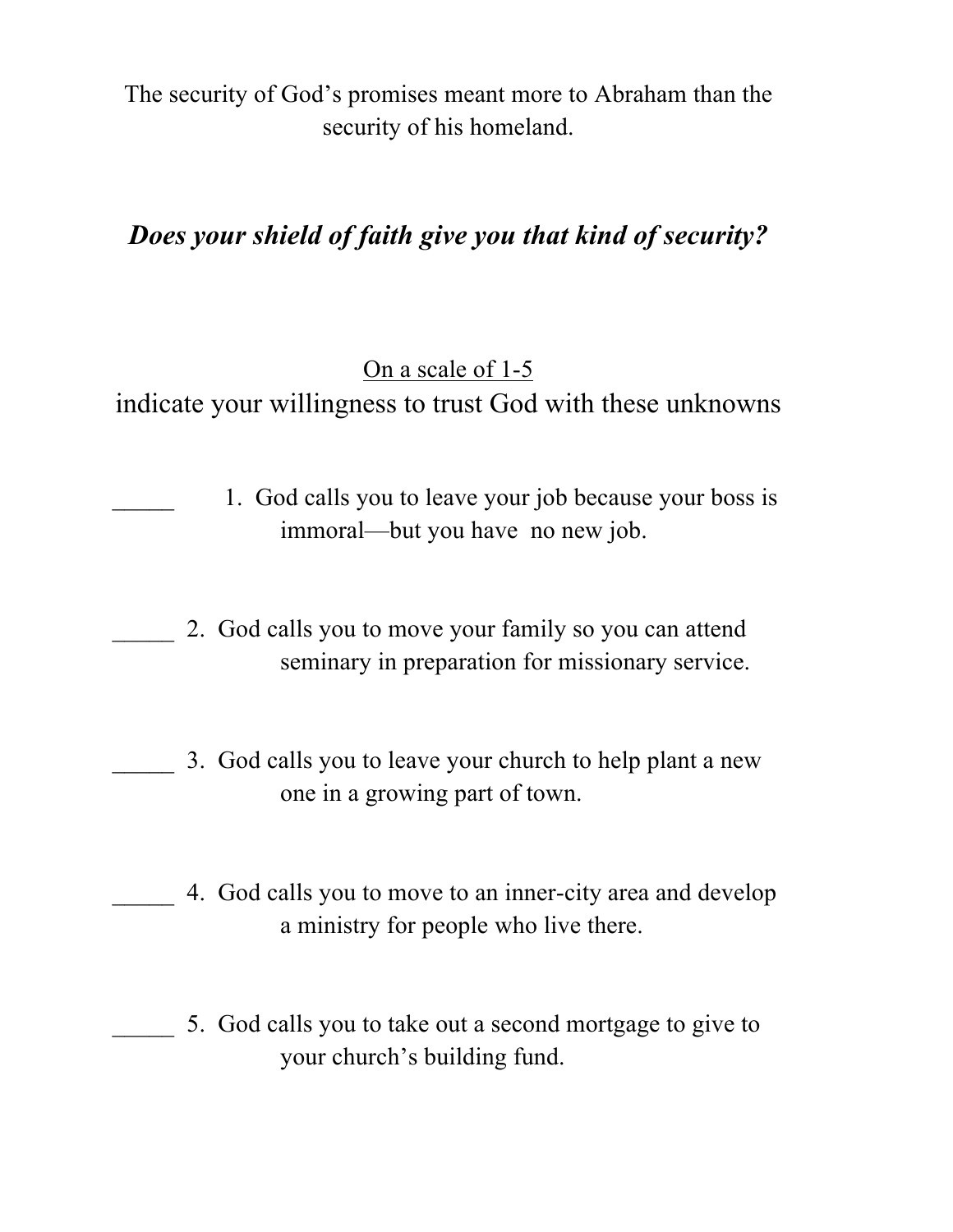### *A Grieving Father Modeled an Honest Faith*

Some might question whether he is an example to follow. He is the father of a demon-possessed boy. **Read** his story in **Mark 9:14-27.**

When Jesus arrived on the scene, the father said to him, *"If you can do anything, have compassion on us and help us".* (v. 22). Jesus quickly countered: "If You can?' Everything is possible to the one who believes" (v.23).

## *Jesus reminded the father that the question was not whether He could heal the boy, but whether or not the man had faith.*

### The father's honest response… *"I do believe! Help my unbelief!"*

The father knew that he had confidence in Jesus, but he also knew that his confidence reflected an imperfect faith. He needed Jesus' help to keep his faith current. If Jesus didn't replenish his faith *every second,* the father knew his faith would be eroded by the circumstances of life.

In response, Jesus commanded the demon to leave the boy (v. 25).

### **Here's the point:**

*We don't simply take up the shield of faith one day and expect it to protect us from that point forward.*

## **We can't fight today's battles on the basis of yesterday's power.**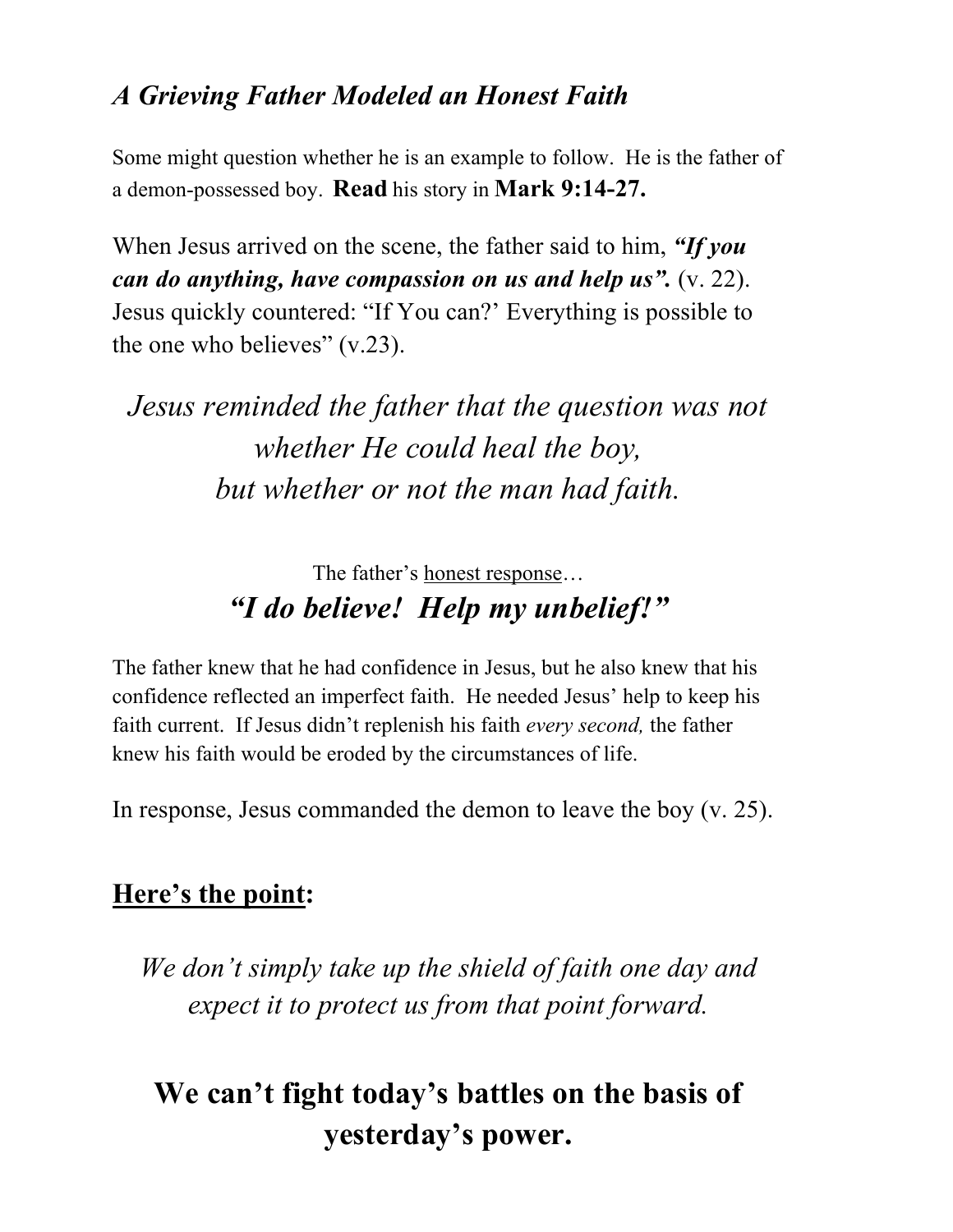*Carrying the shield means moment-by-moment trusting God and His Word.*

**Carrying the shield of faith also means daily reading & living His Word.**

Carrying the shield of faith sometimes means acting in faith even when we must <u>cry out</u> with childlike honesty, "*Help me, God!*"

> *Faith admits the struggle and then wins the battle by turning humbly to God.*

*Faith says, "I will do what God has called me to do, even when it makes no sense to me or frightens me."* 

God not only gives us the shield of faith but also gives us the strength to pick it up.

### **Where is your faith struggling?**

What has God called **YOU** to do that frightens you?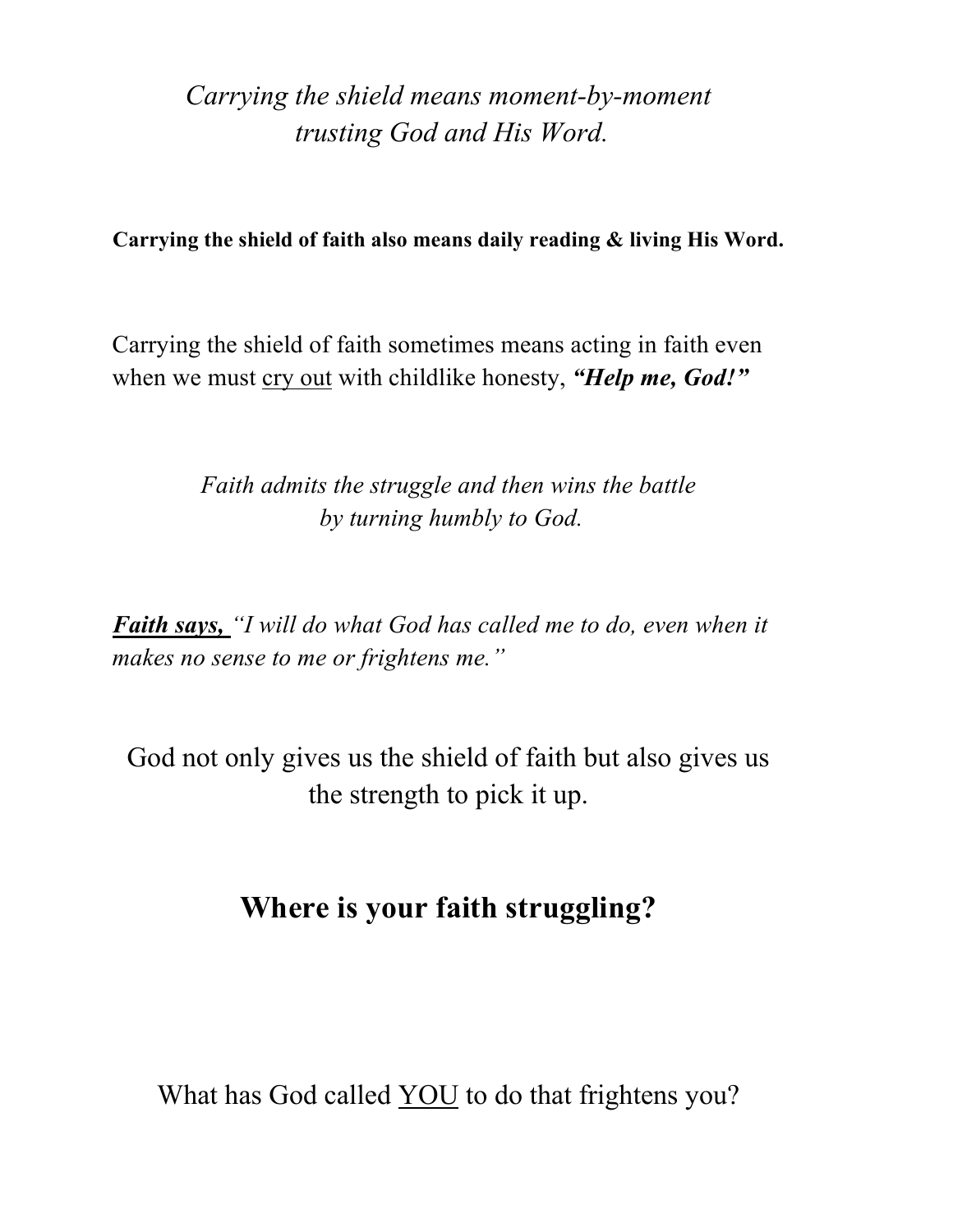### *A Challenge: Who's Watching You?*

*Three great "heart questions" for the professing Christian:*

- 1. If your children or grandchildren duplicated your daily walk with God, would you feel blessed or horrified?
- 2. Because of your model, would they be willing to take a risk for God?
- 3. How will God use your answers to questions 1 & 2 for His glory?

#### **READ Ephesians 3:14-19 closely & prayerfully…**

*NOTE:* Paul's prayer didn't focus on the superficial things of this world for which we so often pray.

> Rather, he began by asking God to grant these believers "power" in the inner man – power that was undoubtedly needed when living in the pagan region around Ephesus.

The Holy Spirit gives that strength and power through His indwelling.

Second, Paul prayed that the Ephesians would comprehend the love of God. This prayer may be one of the more powerful intercessory prayers in all of Scripture.

Think about *the breadth and width, height and depth: of God's love for you (Eph. 3:18).*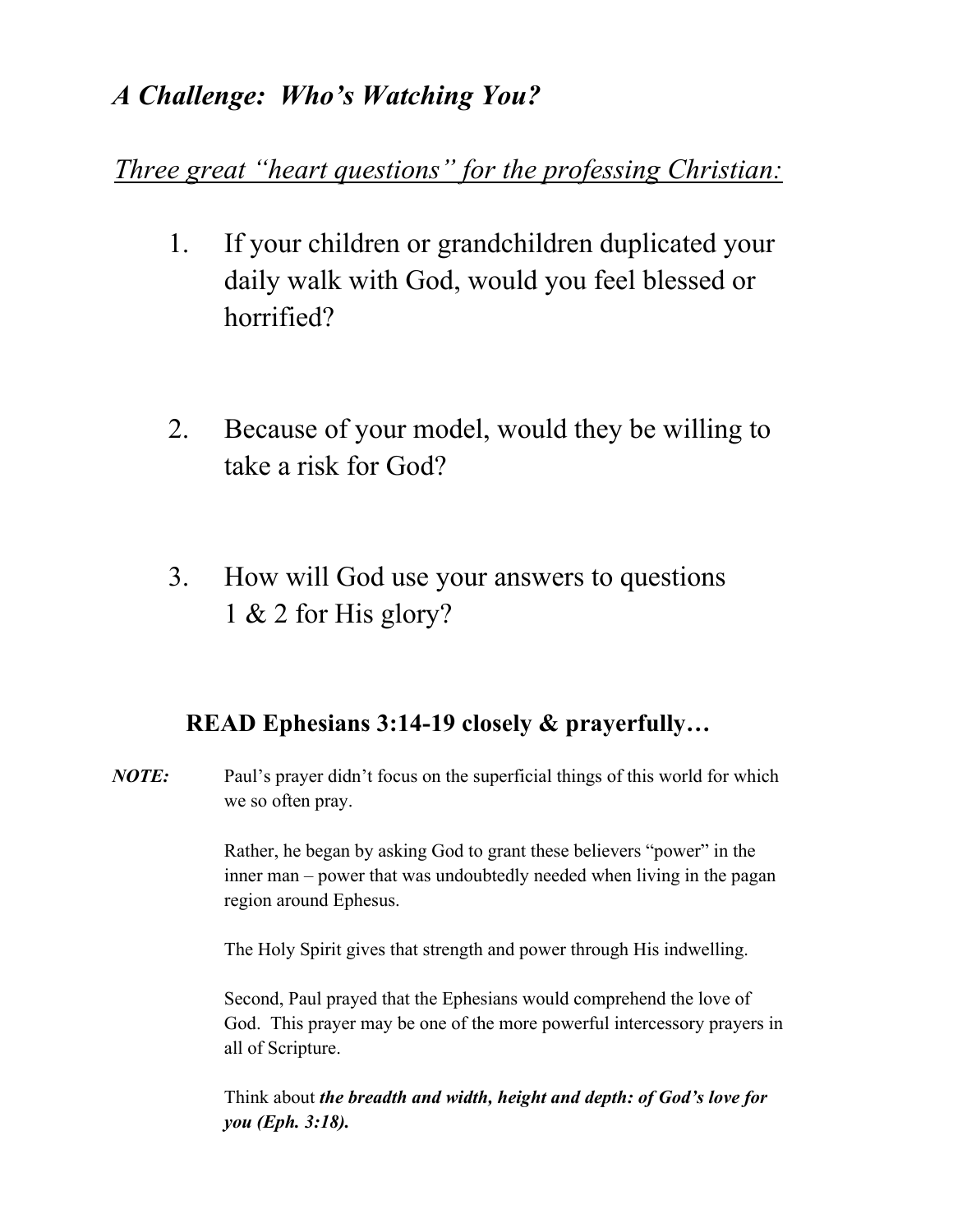## **IV. UNDERSTANDING ATTACKS ON FAITH**

The Devil attacks believers today, seemingly out of nowhere.

### Subtly, he undercuts our faith and challenges our trust in God… *and we don't always recognize his attacks.*

We need to learn to recognize different ways the Enemy attacks our faith.

When we know Satan's schemes, we are better prepared to use the shield of faith more effectively.

#### *The Enemy Attacks Faith Through Worry*

**Read Matthew 6:25-34 & circle any words/phrases that challenge us not to worry.**

*This is why I tell you: Don't worry about your life, what you will eat or what you will drink; or about your body, what you will wear. Isn't life more than food and the body more than clothing? Look at the birds of the sky; they don't sow or reap or gather into barns, yet your heavenly Father feeds them. Aren't you worth more than they? Can any of you add a single cubit to his height by worrying? Any why do you worry about clothes? Learn how the wildflowers of the field grow: they don't labor or spin thread. Yet I tell you that not even Solomon is all his splendor was adorned like one of these! If that's how God clothes the grass of the field, which is here today and thrown into the furnace tomorrow, won't He do much more for you—you of little faith? So don't worry saying, "What will we eat?" or "What will we drink?" or "What will we wear?" For the idolaters eagerly seek all these things, and your heavenly Father knows that you need them. But seek first the kingdom of God and His righteousness, and all these things will be provided for you. Therefore don't worry about tomorrow, because tomorrow will worry about itself. Each day has enough trouble of its own.*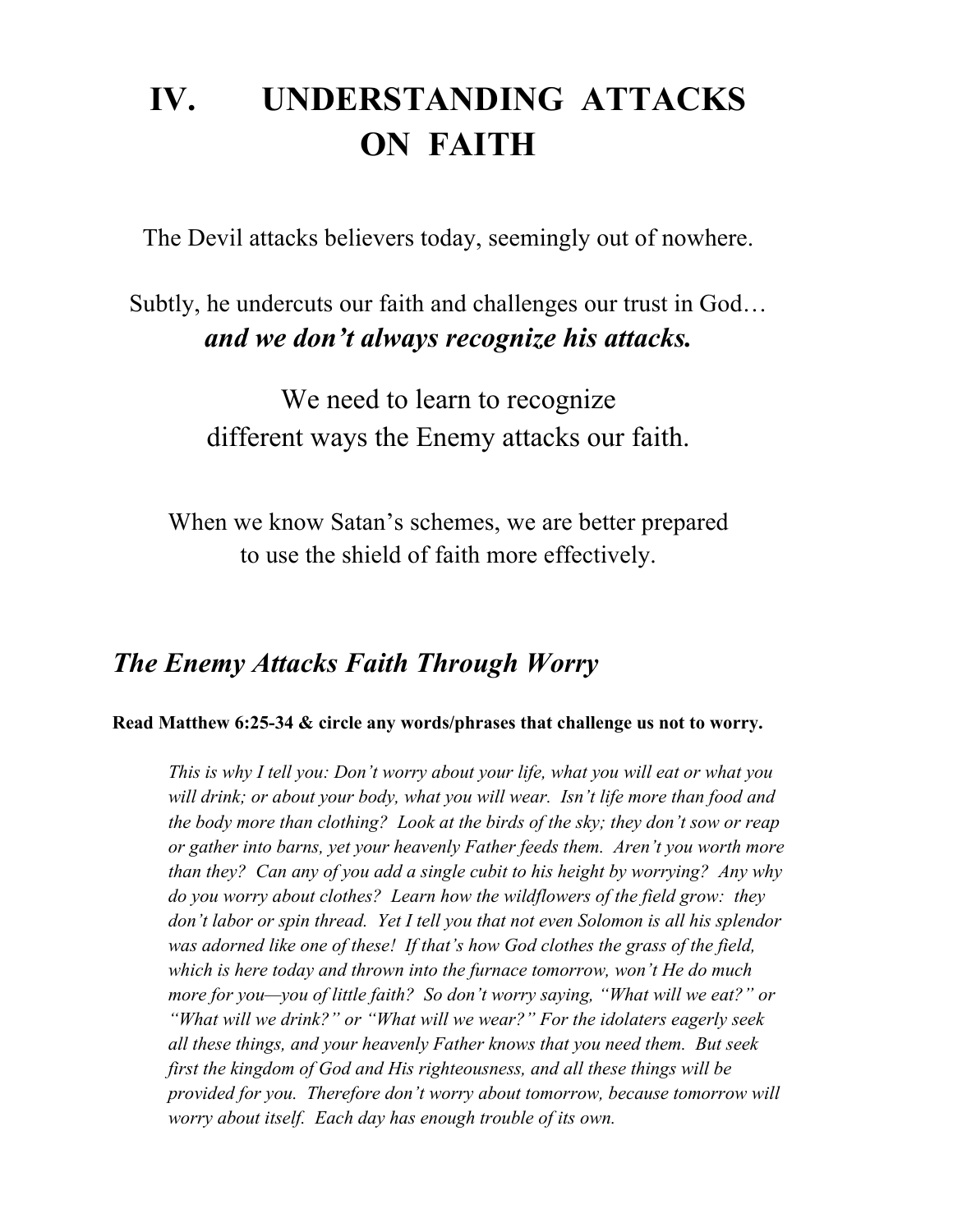**Jesus said that the Father will take care of His children.** 

## *So what is the point of worrying?*

Yet sometimes we are consumed by the very worry Jesus spoke directly against**.**

### *Our worrying is exactly what the Enemy wants.*

#### **Notice how Satan subtly attacks:**

- **He wants us to focus more on temporary— vs. on eternal—things (v. 25)**
- **He wants us to think that worry will somehow make a difference (v. 27).**
- **He wants us to think that somehow God Himself doesn't know what we need (v. 32).**
- **He wants us to be consumed with the possibilities that have not yet happened (v. 34).**
- **He wants us to be worried about tomorrow (v. 34).**

Are you worrying about things that won't matter in eternity?

*Is you worry adding one moment to your life or might it be shortening you life?*

Where do you believe God is when you're worried?

## *Worry, by definition, is a lack of faith in God.* (a.k.a. "**practical atheism**")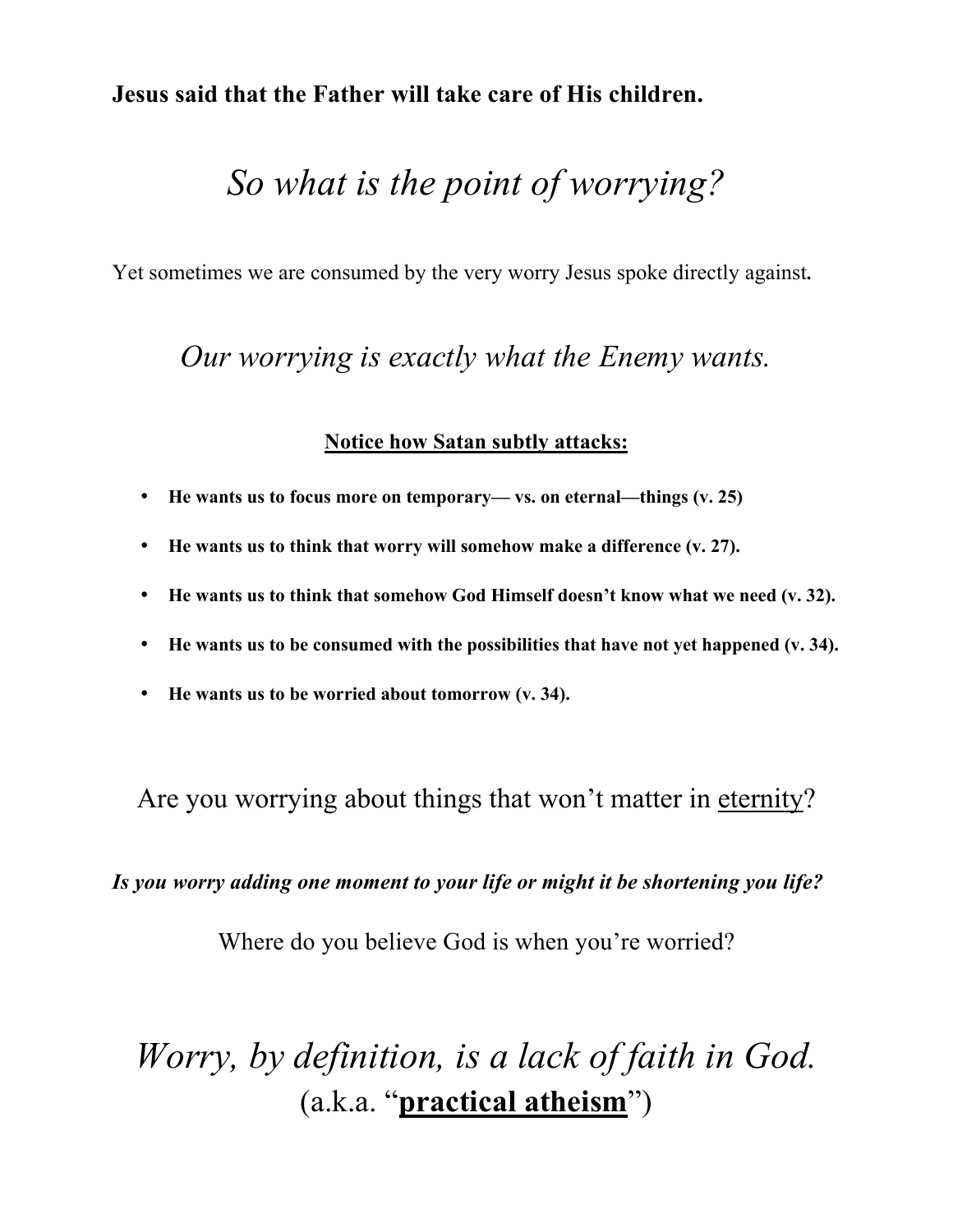### In fact… *worry quickly becomes idolatry of the self.*

When we are at such a point, we are NOT carrying the shield of faith.

**If worry is a problem for you, ask God to help you to trust Him.**

## *The Enemy stakes his battle plan on your worry.*

He will rob you of faith and cause you to fall victim to him.

#### **Take up the shield of faith and stand against this scheme of the Enemy in you life.**

| VS. | Faith                             |
|-----|-----------------------------------|
|     | focuses on God trusts what        |
|     | God has and will do based         |
|     | on God's word                     |
|     | sees the eternal despite the      |
|     | temporary gives us sleep at night |
|     | is a gift of God                  |
|     |                                   |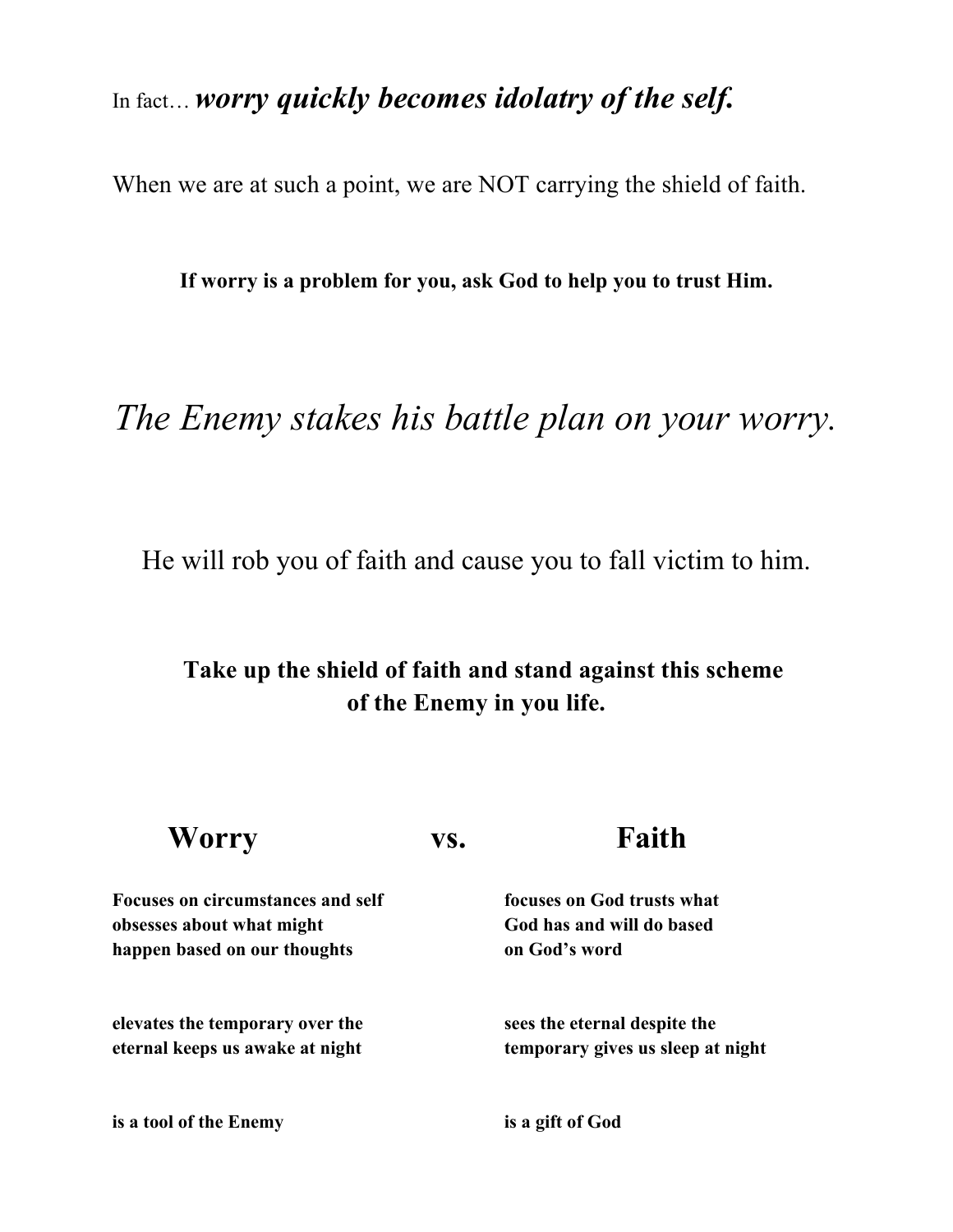#### *The Enemy Attacks Faith Through Fear & Doubt*

Peter walked on the water toward Jesus (v.29)… *until* he sensed the strength of the wind.

#### **Gripped by fear, Peter began to sink (v. 30).**

Jesus questioned him about his little faith (v. 31).

## *Quickly, Peter changed from a man of faith walking on water to a man of doubt sinking in the sea.*

*"Doubt"* in Mathew 14:31 implies the idea of *one person trying to go in two different directions at once*.

**The same idea appears in James 1:6…** where James teaches that those who pray must do so believing and not doubting. The picture is not of one who in one moment he prays, and in the next moment he completely doubts.

## *The same thing happens to us that happened to Peter… we focus more on our circumstances… than on the God who is bigger than our circumstances!*

For too long, the Enemy won in my life through fear and doubt.

#### **I can only wonder how much joy and peace I lost while I doubted and feared, choosing not to take up the shield of faith.**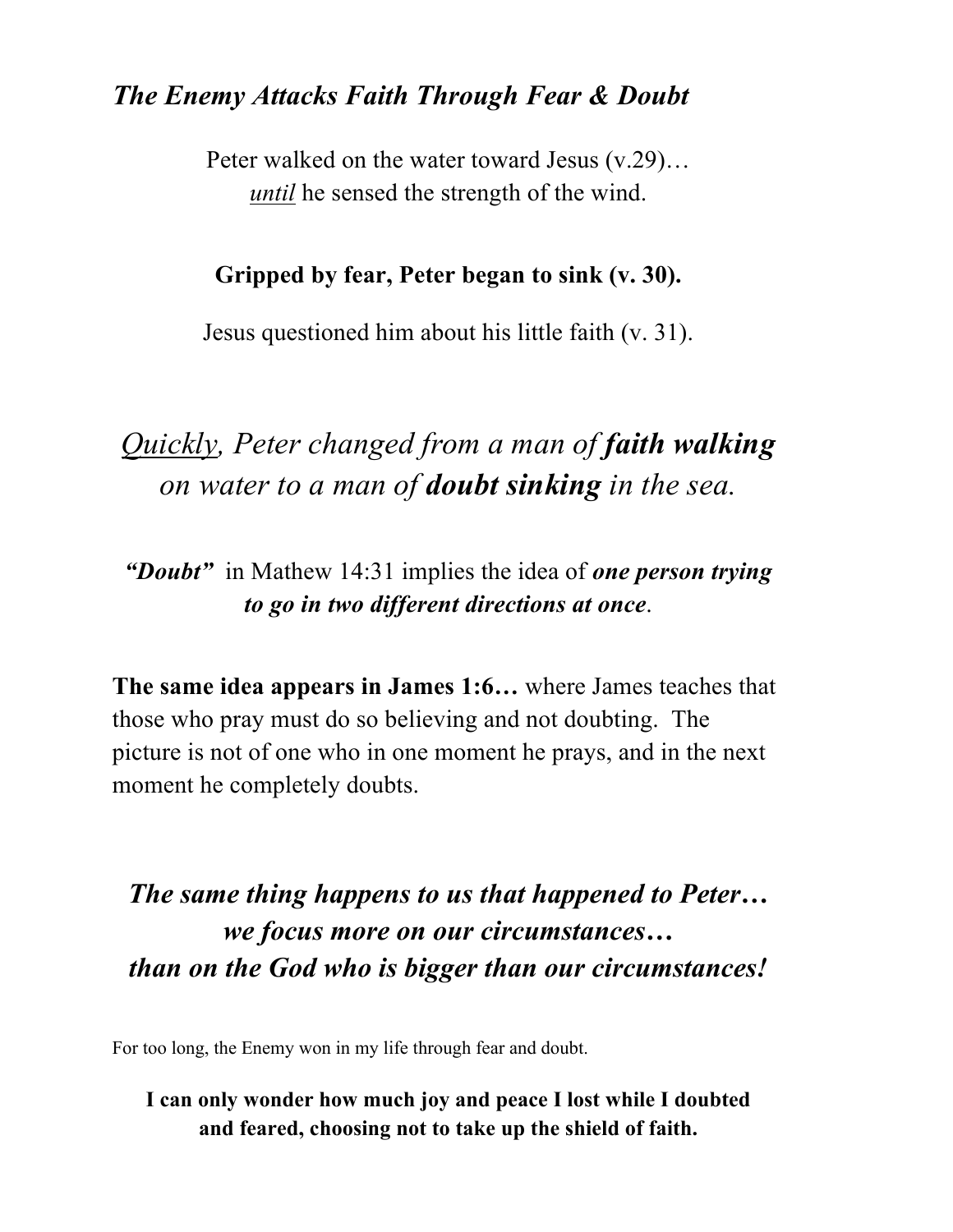Think about a situation in your life when fear or doubt harmed your relationship with God.

#### **What did that teach you?**

*Trust that God is strong enough to help you overcome anything you face.*

## **V. INCREASING OUR FAITH**

I haven't found a shortcut to learning...

The same can be said about building faith. The Enemy fights against the process too much for it to be that easy.

### *In the midst of this spiritual battle/reality, we need to learn how to take up the shield of faith.*

Keep in mind that this task is not intended to be easy.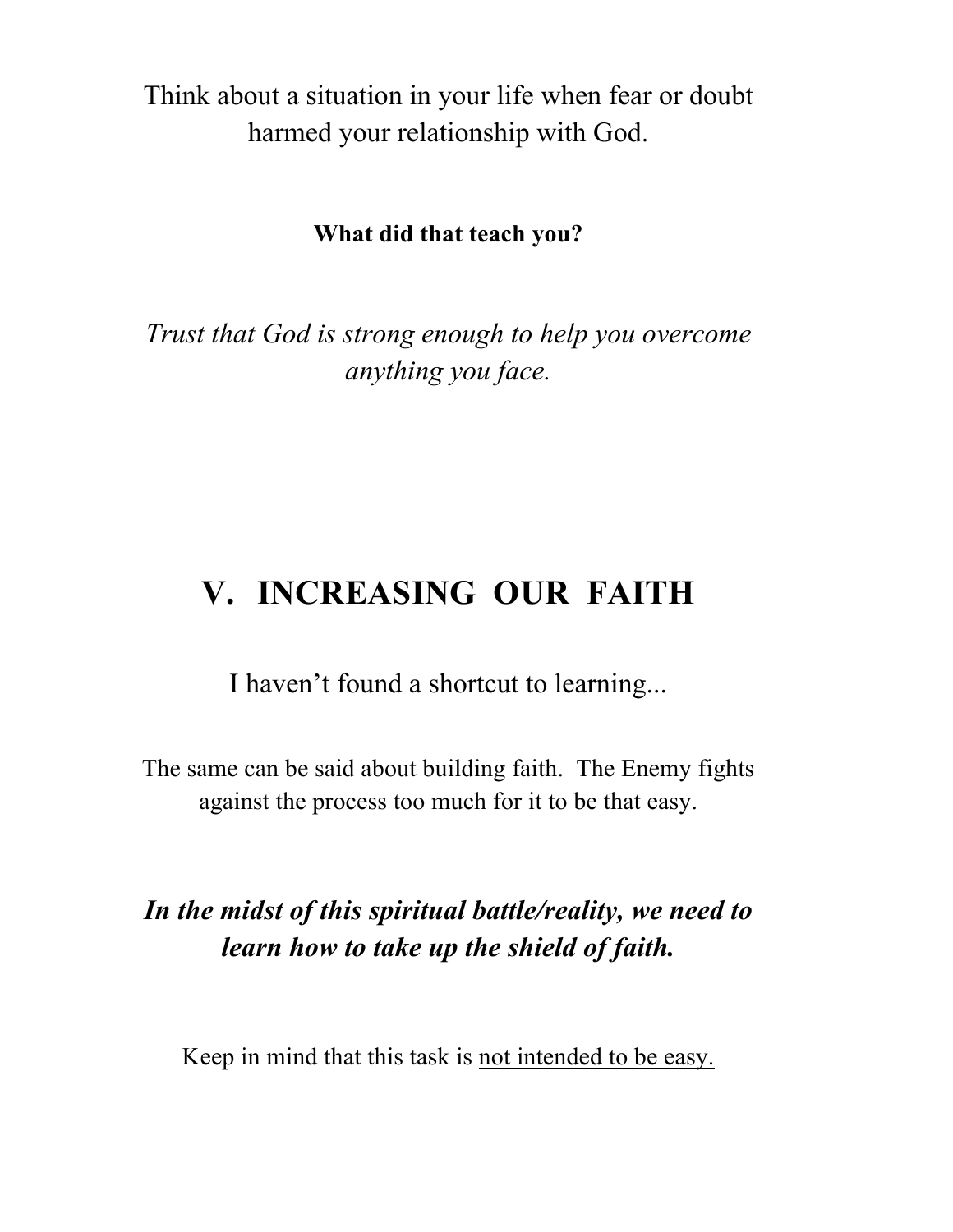#### *Faith Comes by Hearing the Word of God*

*"So faith comes from hearing, and hearing by the word of Christ."* **(Romans 10:17)**

#### **FIRST:**

Faith is not separated from hearing the Word of God.

In some way, God awakens our hearts and makes our faith possible when we hear the Word.

#### **SECOND:**

*The Gospel (literally "good news") about Christ, proclaimed by His messengers, leads us to faith.*

The **process is circular**;

we hear God's Word, and He produces faith in us so that we might respond in faith to the Word that we have heard.

*"How can they call on Him in whom they have not believed? And how can they believe without hearing about Him? And how can they hear without a preacher?"* **- Romans 10:14.** 

> **Faith doesn't happen… apart from the hearing of God's Word.**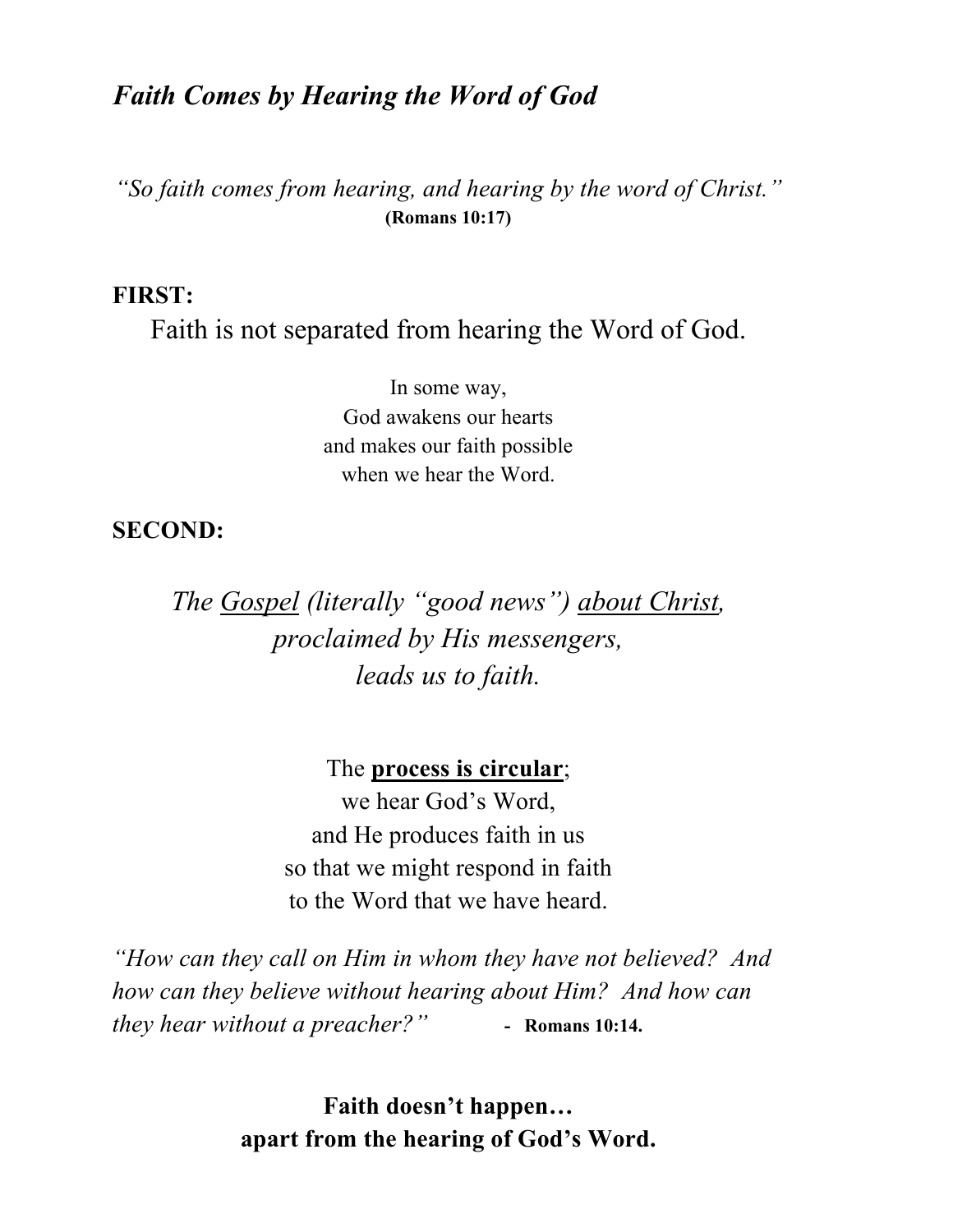### *Faith Comes by Trusting the Word*

The following verses direct/inspire us to trust God.

| Genesis 15:1     |
|------------------|
| Deuteronomy 20:1 |
| Joshua 1:9       |
| Isaiah $41:10$   |
| Jeremiah 46:27   |
| <b>Luke 2:10</b> |
| Hebrews 13:6     |

The verses all include some version of the most common command in the Scriptures: *"Fear not!"* or *"Do not be afraid!"*

## In most cases, the *"Fear not!"* command is accompanied by this *miraculous promise* that alleviates our fears: *"I am with you."*

Remember, the Enemy undercuts our faith by fear and worry—but God reminds us again and again that He is with us.

Our faith grows when… we trust that no one's strength can overtake His strength.

### *Faith Comes by Living the Word*

Typically we cry out for more faith when we're facing a situation beyond our control—when *we realize that we need God's help*.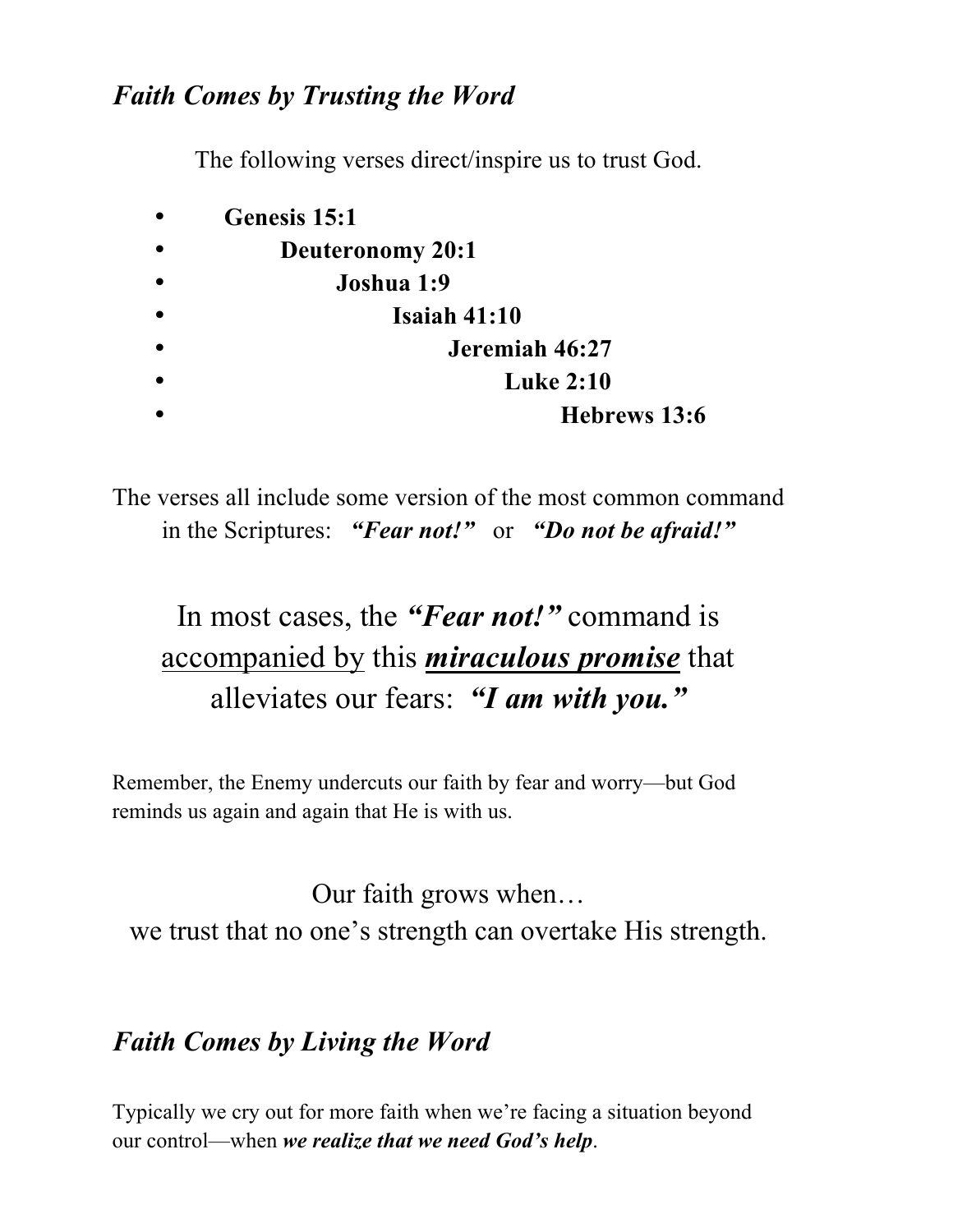#### *Sometimes desperation graciously turns us to God & His Word.*

More heart-questions for the professing believer: *Do I live by faith even when life is going smoothly? Do I for example…*

- *trust Him enough to tithe?*
- *trust Him to take the risk of telling my neighbor about Him?*
- *believe in His power enough to turn from my habitual sins?*
- *have the confidence in Him that I need to teach a Bible study?*
- *believe in the power of His Word enough to read it every day?*
- *so trust His existence that I speak to Him daily through prayer?*

Why should God trust us with more faith when we are not faithful to the Word that He has already given us?

## *God will increase our faith only when we obediently follow what we already know of His Word.*